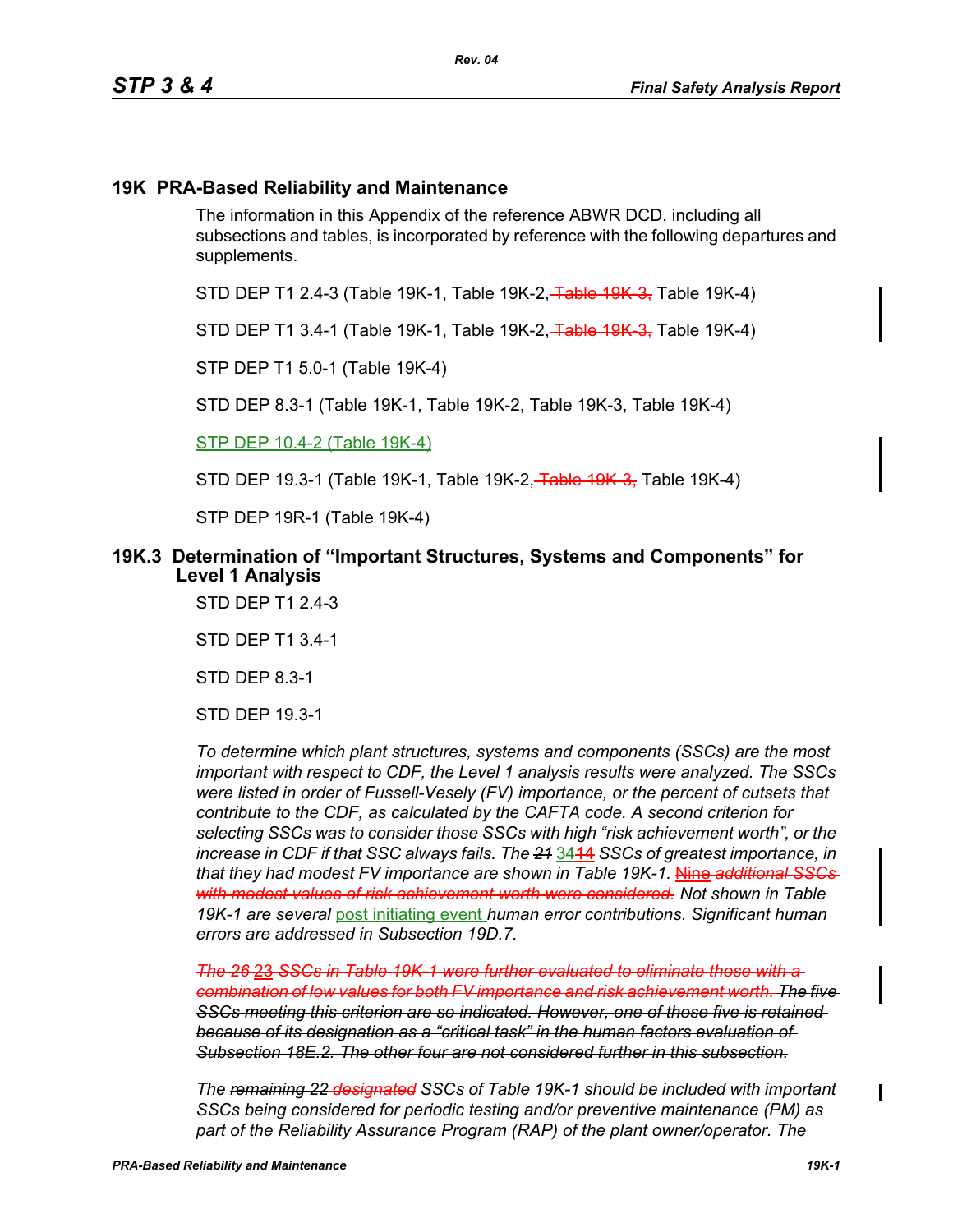*reliability and maintenance actions suggested for the listed SSCs are identified in Subsection 19K.11.*

*A second table, Table 19K-2, was prepared to show those SSCs with small to moderate values of risk achievement worth. These SSCs all have very low Fussell-Vesely importance, indicating a low probability of failure. However, if they fail, the impact on CDF is not negligible. Most of these SSCs have the same* similar *risk*  achievement worths because their failure would result in failure of the RHR system or the *RCIC system to perform its function* their functions*.*

*Initiating events that are significant contributors to CDF in the Level 1 analysis are listed in Table 19K-3. There are five* sevensix *such events which are shown. The three most significant events, accounting* account *for more than one-half of the CDF, are all* station blackout events. The two most important e and unplanned manual reactor shutdown. Three station blackout events and turbine trip account for modest contributions to CDF. *, The* remainder of the *next two events,*  contributing small fractions of to CDF are loss of offsite power for two to eight hours, unplanned manual reactor shutdown, medium break loss of coolant accident (LOCA), and *isolation/loss of feedwater and manual reactor shutdown*. *All other initiating events contribute small amounts to CDF.*

## **19K.7 Determination of "Important Structures, Systems and Components" for Flood Analysis**

STP DEP T1 5.0-1

### STP DEP 10.4-2

STP DEP 19R-1

The following site-specific supplement discusses the effects of the RSW pump house floods.

*The flood analysis considers the potential for core damage from plant damage resulting* from internal or external floods. *The important SSCs identified by this analysis are the ECCS rooms, RCW rooms* Reactor Service Water (RSW) pump rooms and RSW electrical equipment rooms, *and* all *control and reactor building external water tight doors*, including the watertight barriers on the equipment access to the diesel generator rooms*, which prevent water from flowing into rooms other than the one with*  the leak or from external flood sources to the safety-related buildings; redundant supply side *isolation valves on the Reactor Service Water* RSW *System and antisiphon capability,* prevent gravity drainage of the UHS basin, *which limit*s *the amount of water spilled into the control building* or RSW pump rooms*; circuit breakers that will trip RSW pumps, which also limits the amount of water spilled into the control building; isolation valves in the Circulating Water System (CWS); circuit breakers that will trip CWS pumps; level switches in the turbine building condenser pit*, the *and control building RCW rooms* and the RSW pump rooms*; sump pump operation; overfill lines in reactor building sumps on floor BIF; and room drain lines.*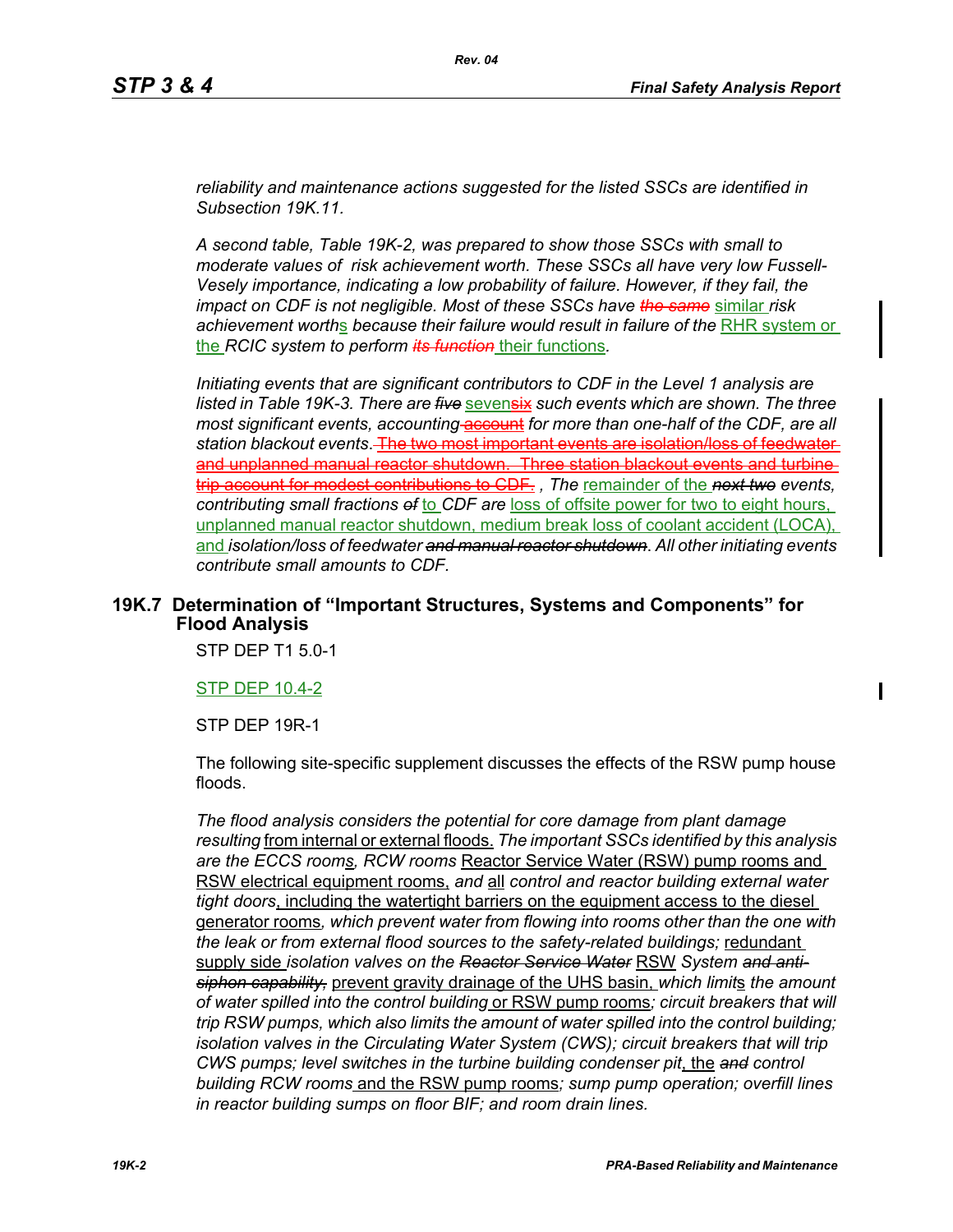# **19K.10 Identification of Important Capabilities Outside the Control Room** STP DEP T1 5.0-1

*The identified activities outside the control room are:*

**(8)** Closing the normally open watertight door to the control room Verifying all watertight doors are closed on notification of a main cooling reservoir breach.

# **19K.11.1 Component Inspections and Maintenance**

STD DEP T1 2.4-3

STD DEP T1 3.4-1

STP DEP T1 5.0-1

STD DEP 8.3-1

STD DEP 19.3-1

*The two* individual *component types with the highest FV importances in the Level 1 analysis are the combustion turbine generator and the emergency diesel generators. Maintenance activities to assure high reliability of these components are discussed in 19K.11.10 and 19K.11.11.*

The Reactor Building Cooling Water System and the Reactor Service Water System have high FV importance with respect to common cause failure impacts, as these systems support a number of front-line safety systems. Maintenance and testing tasks are provided for the key components in each division, including pumps, heat exchangers and the service water cooling tower fans

*The system*s *of greatest FV importance* with respect to outage time *is* are *the RCIC System, which has been assigned a small unavailability for test and maintenance* and the RHR Loops*. The amount of time the* these systems are *RCIC System is unavailable because of test and maintenance should be monitored to assure that it remains within the specified assumption*s *annually. Sensitivity studies of increased SSC unavailabilities showed that an increase in RCIC unavailability would cause the greatest increase in estimated core damage frequency of any SSC. The RCIC System was also found to be the most sensitive system to increased outage time assumptions. The highest contributor to uncertainties in the CDF as well as the CDF estimate was RCIC test and maintenance.*

### STD DEP T1 3.4-1

The Remote Digital Logic Controller (RDLC) performs the Remote Input/output Function (RIF). Components that provide this function *Multiplexers which provide multiple signals to several systems are identified by the Level 1 analysis as high importance components. Safety system* RDLCs *multiplexers have* self-diagnostics *a built-in self test that* detect failures during on-line operation *checks circuits frequently*.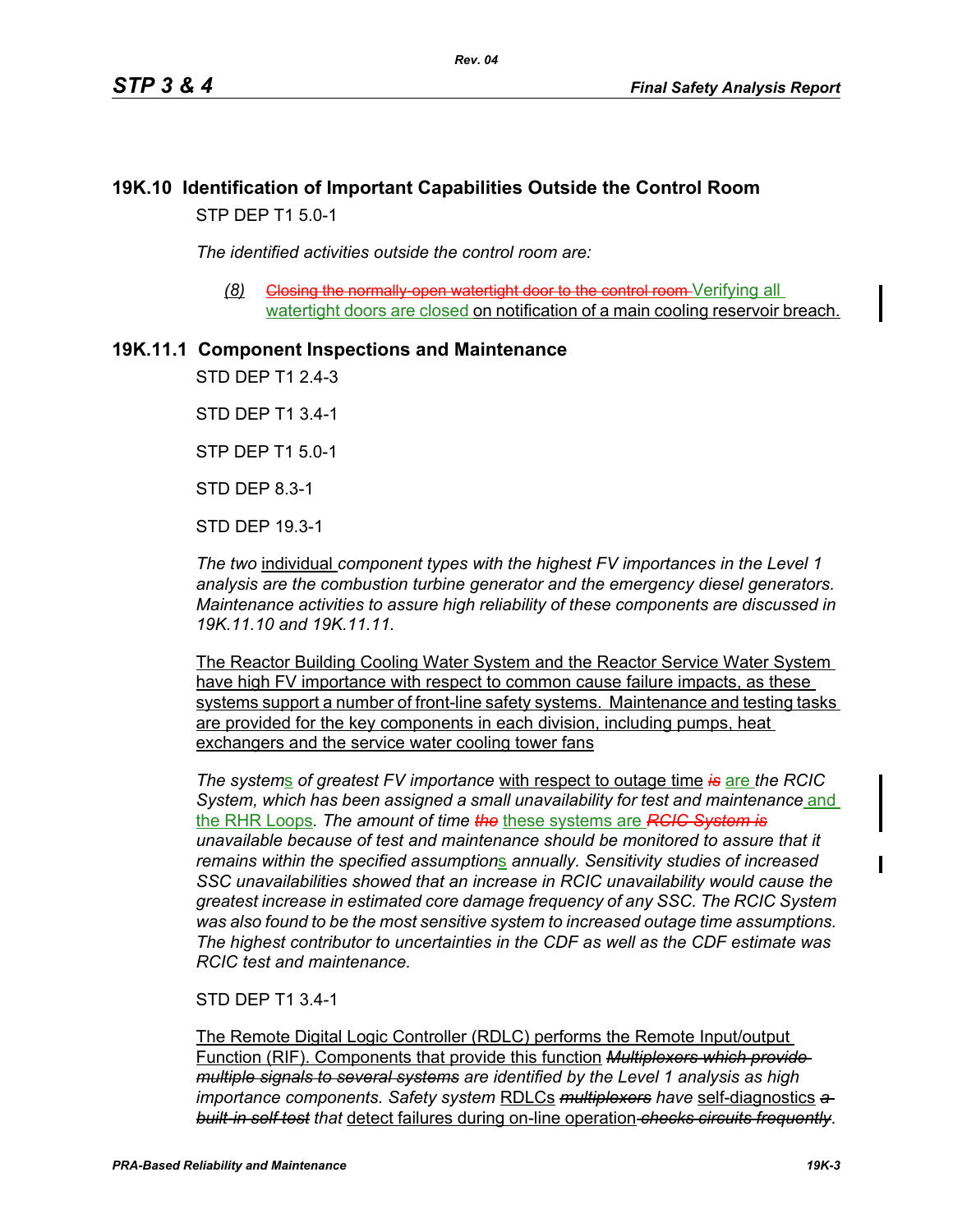*In addition, one* division *of* RDLCs *four multiplexers can be bypassed and tested during plant operation without loss of system function. Such tests provide a* periodic verification *complete simulation of the* RDLC operability *multiplexer signals, more than included in the self-test*. *During plant outages more detailed* RDLC *multiplexer tests are possible, including a complete system test and identification of signal errors. These tests will include verification that the remote* RDLCs *multiplexing units* function properly. RDLC RIF *Multiplexer tests that are suggested as part of the RAP are given in Table 19K-4.*

STD DEP T1 2.4-3

*The turbine of the RCIC System is an important component, as identified in Table 19K-1. Periodic startup and operation of the RCIC turbine is one way to monitor this turbine, and less frequent turbine inspection and refurbishment are also recommended. The RCIC pump is tested at the same time by measurement of speed, flow rate, differential pressure, and vibration. The turbine lube oil pump operation and many* Many *of the RCIC valves are also tested when the turbine testing is done. These RAP activities are included in Table 19K-4.*

STD DEP T1 3.4-1

Trip logic *unts functions* (*TLUs*TLFs) *for the Reactor Protection System (RPS) represent another high importance component. Functional tests of these TLUs*TLFs *are performed at frequent* predetermined *intervals by the online, self-test feature of ABWR solid-state logic. Additional offline, semi-automatic, end-to-end (sensor input to trip actuator) testing of TLUs*TLFs*, which exercises the safety system logic and control logic processes, is important because it allows the detection of failures not sensed by the online system. TheTLUs* TLF *tests that are suggested as part of the RAP are given in Table 19K-4.* 

*Common-cause miscalibration of RHR flow meters, and of Level 8 sensors, and common-cause failure (CCF) of digital trip modules (DTMs)* function (DTFs)*, and of Level 2 sensors, will have acceptable probabilities if adequate administrative controls are exercised. Calibration procedures for RHR flow meters and for Level 8 sensors should include notes about the safety importance of these instruments. Historical trend analysis should be performed for Level 2 sensors at each calibration. The procedure for testing DTMs* DTFs *should include a warning about their importance to safety. Suggested RAP activities are given in Table 19K-4.*

### **19K.11.13 Flood Protection**

STP DEP T1 5.0-1

STP DEP 19R-1

The following site-specific supplement discusses the effects of the RSW pump house floods.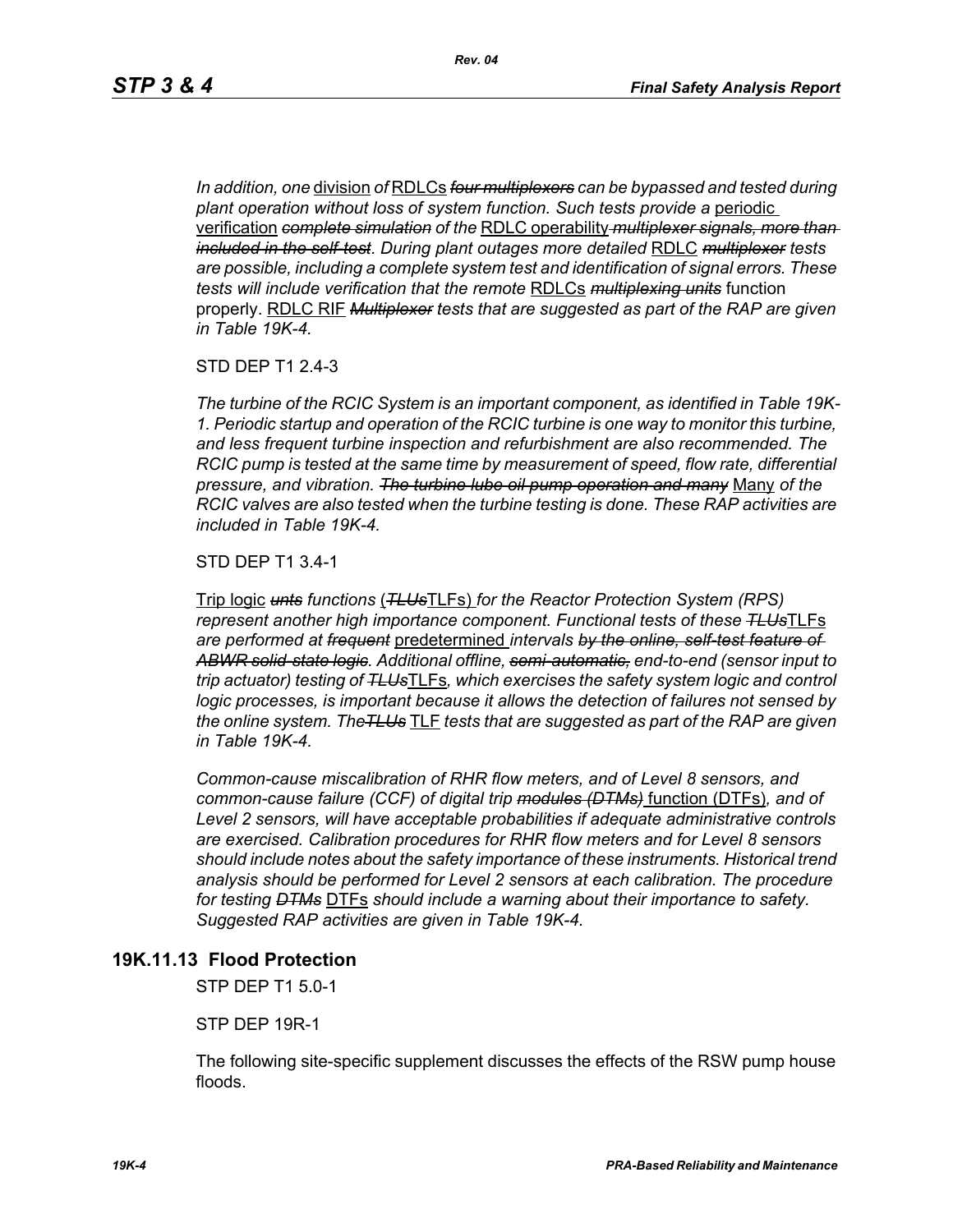*Rev. 04*

*The important SSCs for flood protection are the water tight doors on external entrances to the control and reactor buildings*, including the watertight barriers on the equipment access to the diesel generator rooms, *and in ECCS*, RSW pump house, *and RCW rooms, the RSW and CWS isolation valves, anti-siphon capability, the circuit breakers that trip* the *RSW and CWS pumps and water level sensors in the turbine building condenser pit*, RSW pump rooms, *and control building RCW rooms; sump pump operation; overfill lines on reactor building sumps on floor BIF; and room drain lines (Subsection 19K.7). Periodically room water barriers should be inspected to assure that they will prevent the spread of flooding, room drain lines should be checked to ensure no blockage exists, RSW isolation valves (MOVs) should be stroke tested (normally accomplished by switching from one pump to the standby pump in a given loop), CWS isolation valves should be stroke tested, the ability of RSW and CWS pump circuit breakers to trip upon receipt of a trip signal should be demonstrated, as well as RSW System anti-siphon* isolation *capability. These RAP activities are included in Table 19K-4.*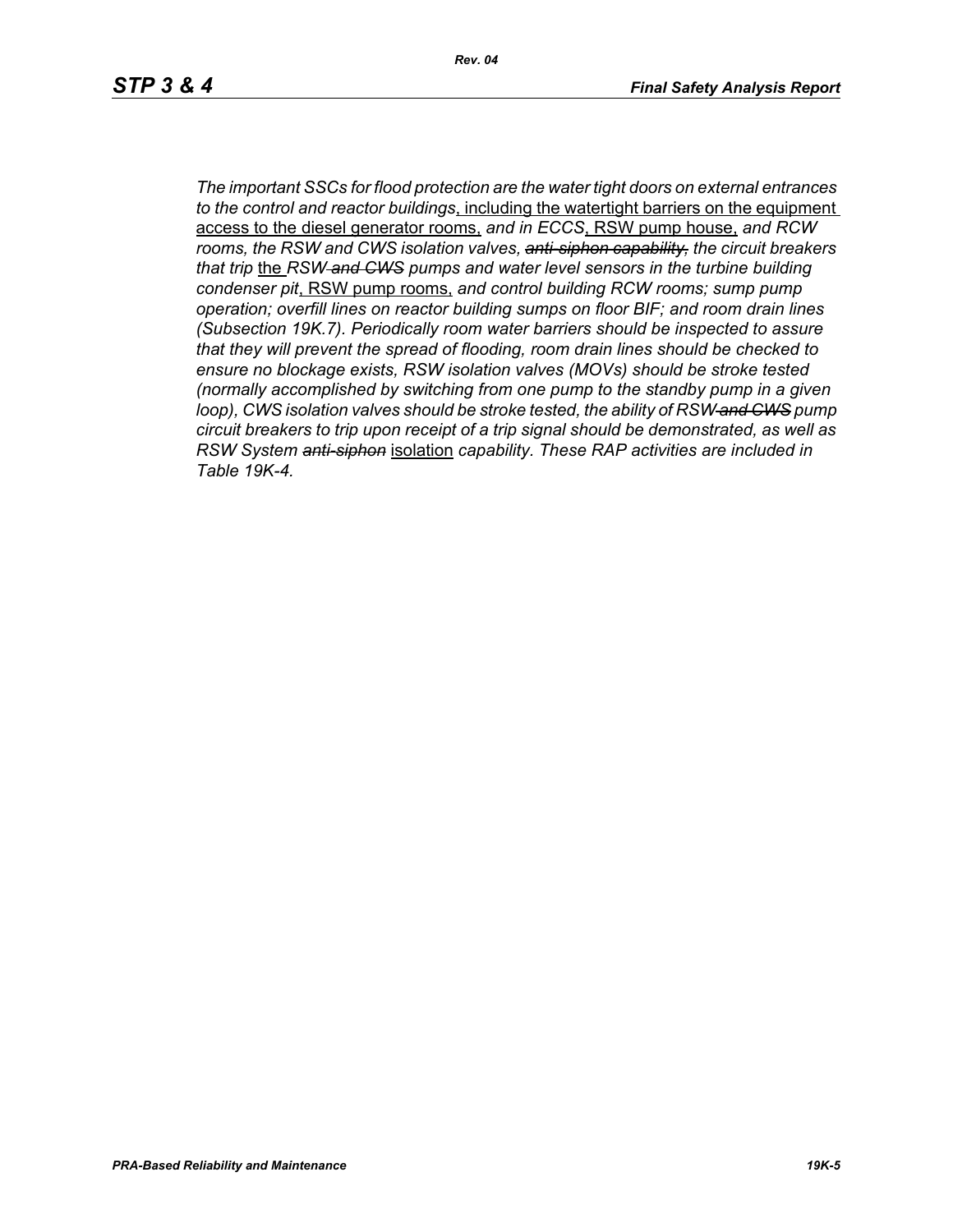| <b>SSC</b>                                         | <b>Fussell Vesely Importance</b><br>$(96)^*$ | <b>Risk Achievement-</b><br><b>Worth*</b> |
|----------------------------------------------------|----------------------------------------------|-------------------------------------------|
| <b>Geeling Water Divisions A, B, &amp; C (CCF)</b> |                                              |                                           |
| <b>Multiplex Transmission Network (CCF)</b>        |                                              |                                           |
| <b>Essential Communication Function (CCF)</b>      |                                              |                                           |
| Service Water Cooling Tower Fans (CCF)             |                                              |                                           |
| RHR Core Flood System Failure (CCF)                |                                              |                                           |
| <b>Trip Logic Function (CCF)</b>                   |                                              |                                           |
| <b>Remote I/O Function Module (CCF)</b>            |                                              |                                           |
| <b>Trip Logic Units</b>                            |                                              |                                           |
| <b>Remote Multiplexing Units</b>                   |                                              |                                           |
| <b>RCIC Turbine Lubrication System</b>             |                                              |                                           |
| <b>HPCF System (CCF)</b>                           |                                              |                                           |
| <b>HPCF Pumpt</b>                                  |                                              |                                           |
| Single Offsite Power Line*                         |                                              |                                           |
| RGIC Min Flow Bypass Valve E51-F011 (NOFO)+        |                                              |                                           |
| RCIC Min Flow Bypass Valve E51-F011 (NCFC)+        |                                              |                                           |
| RCIC Injection Valve E51-F004 (NCFC)+              |                                              |                                           |
| RGIG Steam Supply Valve E51-F037 (NGFG)+           |                                              |                                           |
| HPCF Maintenance Valve E22-F005B‡                  |                                              |                                           |
| <b>RCIC Isolation Signal Logic</b>                 |                                              |                                           |
| <b>Both Offsite Power Sources.</b>                 |                                              |                                           |
| <b>HPCF Pump</b>                                   |                                              |                                           |
| <b>SRVs</b>                                        |                                              |                                           |
| <b>RHR Flow Transmitters (CCF Miscalibration)</b>  |                                              |                                           |
| <b>Cooling Water Divisions B &amp; C (CCF)</b>     |                                              |                                           |
| <b>Cooling Water Divisions A &amp; B (CCF)</b>     |                                              |                                           |
| <b>Cooling Water Divisions A &amp; C (CCF)</b>     |                                              |                                           |
| Level 8 Sensors (CCF Miscalibration)               |                                              |                                           |
| <b>Digital Trip Modules (CCF)</b>                  |                                              |                                           |
| <b>Digital Trip Function (CCF)</b>                 |                                              |                                           |
| <b>SP Temp High (Less of Pump Head)</b>            |                                              |                                           |
| <b>Suppression Pool Unavailable Due to Rupture</b> |                                              |                                           |

#### **Table 19K-1 ABWR SSCs of Greatest Importance for CDF, Level 1 Analysis**

\* Not part of DCD (Refer to SSAR)

<sup>†</sup> SSCs with low FV importance and low risk achievement worth. Not considered further for RAP on the basis of Level 1 analysis.

<sup>‡</sup> Valves that are closed during normal operation, and fail to open when required during a transient, are designated NCFC. Technically, they are "fail as is" conditions, which is closed. The minimum flow bypass valve is closed during normal operation, but during transients requiring RCIC operation, the bypass valve opens. Failure of this valve to open at that demand is shown as NCFC. Later in the transient this bypass valve, which is normally open at this time, should close on demand. If it fails to close, the shorthand description NOFO is used.

ƒ SSC with low FV importance and low risk achievement worth, but retained because of human factor importance.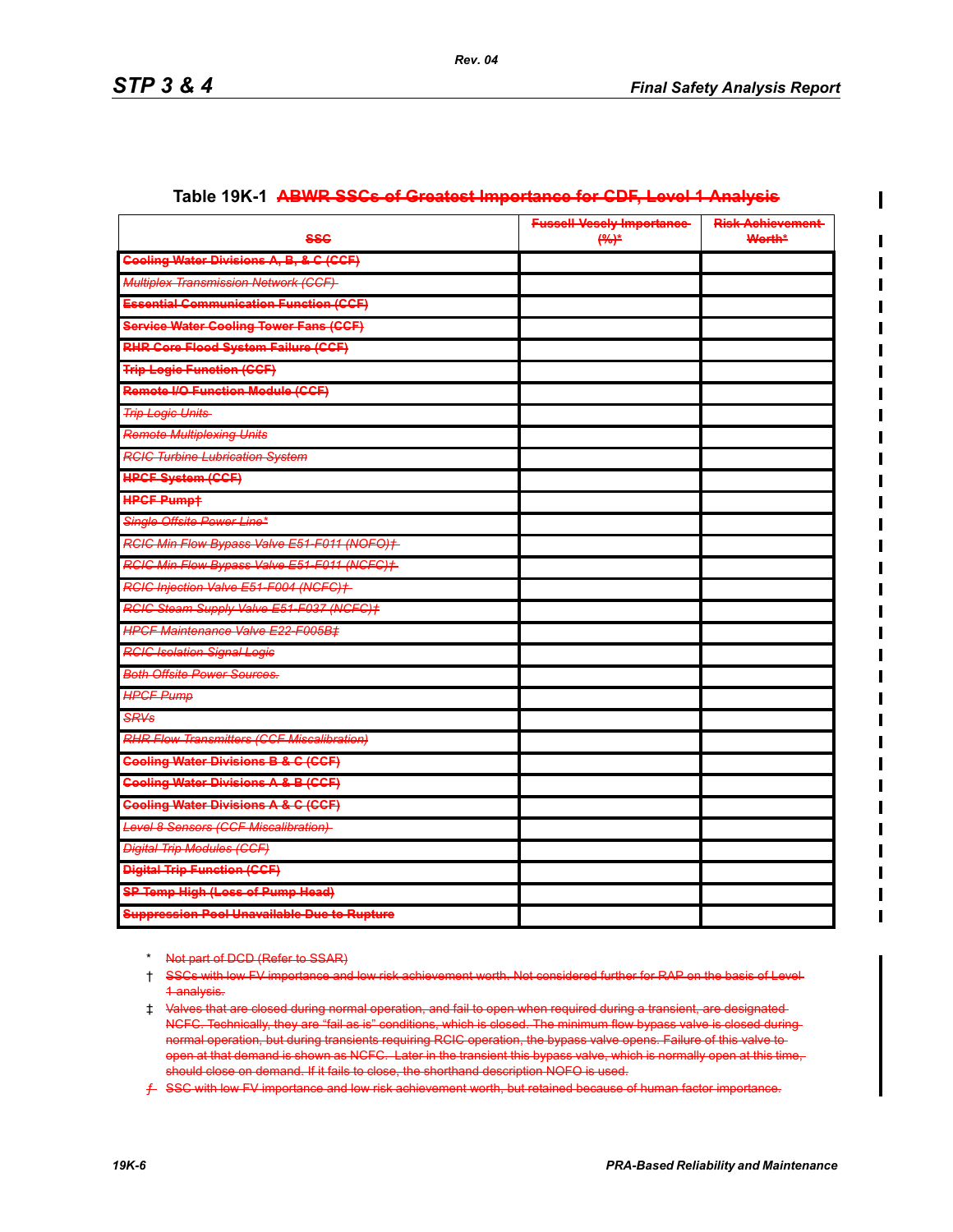$\mathbf I$ 

|                                                                | <b>Fussell-Veselv-</b> | <b>Risk</b><br>Achievement |
|----------------------------------------------------------------|------------------------|----------------------------|
| <b>SSC</b>                                                     | Importance (%)+        | Worth+                     |
| <b>RCIC Min Flow Bypass Valve E51 F011 (NOFO)</b>              |                        |                            |
| <b>RCIC Injection Valve E51-F004 (NCFC)</b>                    |                        |                            |
| <b>RCIC Min Flow Bypass Valve E510F011 (NCFC)</b>              |                        |                            |
| RCIC Steam Supply Valve E51 F037 (NCFC)                        |                        |                            |
| <b>Both Offsite Power Sources</b>                              |                        |                            |
| <b>RCIC Isolation Signal Logie</b>                             |                        |                            |
| <b>RHR Suppression Pool Cooling Failure (CCF)</b>              |                        |                            |
| Div 1 ECF EMS Transmission Ntwk Failure                        |                        |                            |
| RCIC Steam Supply Bypass Valve F045 Limit Switch Fails         |                        |                            |
| <sup>4<sup>st</sup> ESF <b>RIF</b> RMU Div 1 Fails</sup>       |                        |                            |
| 2 <sup>nd</sup> ESF <b>RIF</b> RMU Div 1 Fails                 |                        |                            |
| <sup>4<sup>st</sup> ESF SLF Channel Div 1 Fails</sup>          |                        |                            |
| 2 <sup>nd</sup> ESF SLF Channel Div 1 Fails                    |                        |                            |
| Failure of SP Temp Signal T53 TRS 601A & B                     |                        |                            |
| <b>RGIC Pres Sensor PIS-Z605 Miscalibrated</b>                 |                        |                            |
| <b>RGIC Flow Sensor FT-007-2 Miscalibrated</b>                 |                        |                            |
| <b>Diede SID Open</b>                                          |                        |                            |
| SP Temp High (Loss of Pump Head)                               |                        |                            |
| <b>SLF/ECF SLU/EMS Link for Div 1 SLF 1 Fails (RCIC Fails)</b> |                        |                            |
| <b>SLF/ECF SLU/EMS Link for Div 1 SLF 2 Fails (RCIC Fails)</b> |                        |                            |

#### Table 19K-2 **ABWR SSCs With Moderate Risk Achievement Worth, Level 1 Analysis\***

- \* ECF = Essential Communication Function ESF = Essential Safety Feature RIF = Remote Input/Output Function SLF = Safety System Logic Function
- † Not part of DCD (refer to SSAR)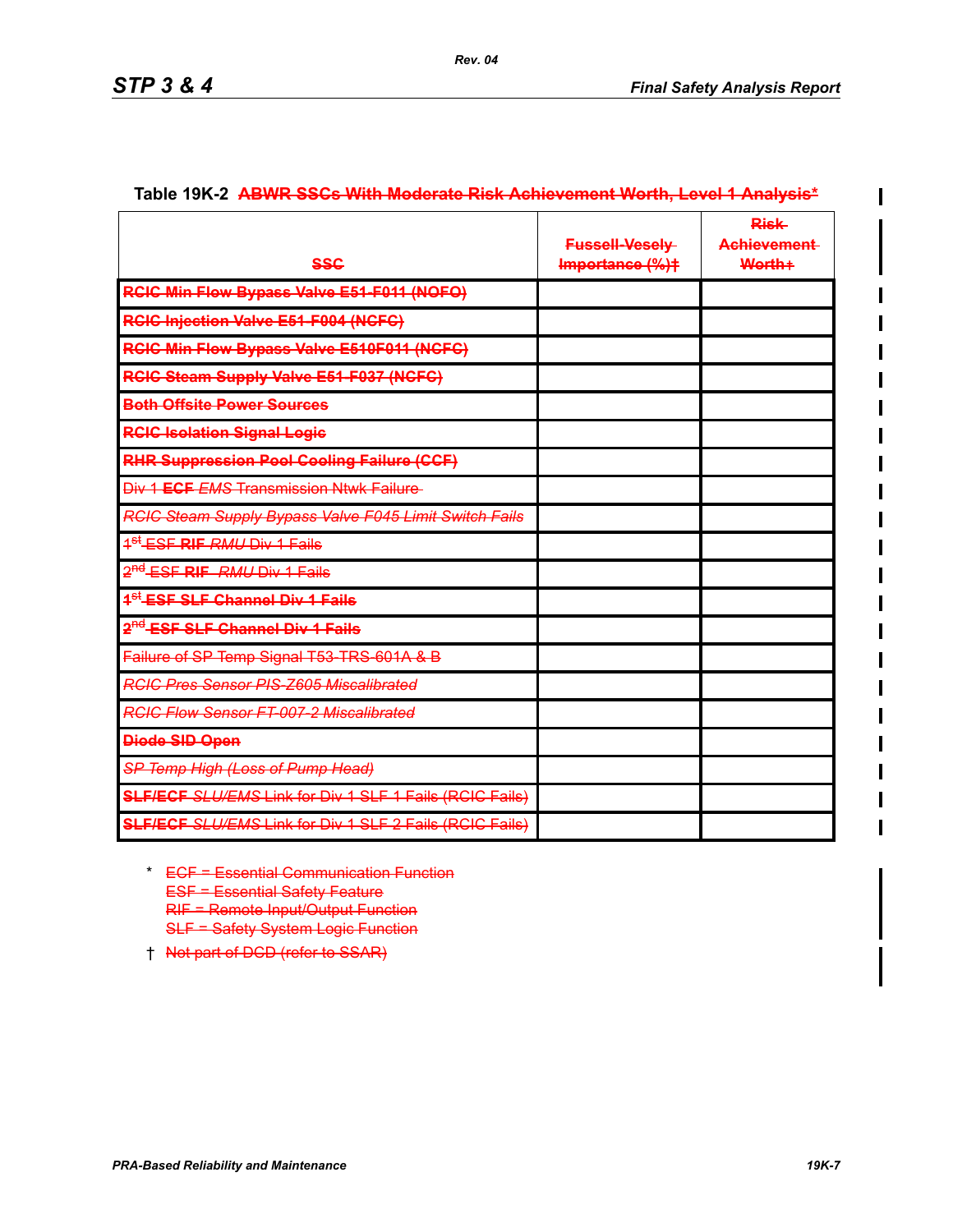$\mathbf l$ 

 $\overline{\phantom{a}}$ Ī

 $\blacksquare$ 

| Initiating Event<br><u> HERBERT EN AVITS</u>        | Evante par Vasr<br><b>THE ANGELES AND TAKE A VEHICLE</b> | <b>Total CDE v.</b><br><del>ivar opr x</del><br>10 <sup>ë±</sup> | <b>Dorgant CDE</b><br><b>INVESTIGATION</b><br>$\Gamma$ ontribution*<br><b>CAMBRIDGET AND LONGE</b> |
|-----------------------------------------------------|----------------------------------------------------------|------------------------------------------------------------------|----------------------------------------------------------------------------------------------------|
| <b>Turbino Trin</b><br><del>, 1919, 1110 1111</del> |                                                          |                                                                  |                                                                                                    |

# **Table 19K-3 ABWR Initiating Event Contribution to CDF, Level 1 Analysis**

\* Not part of DCD (Refer to SSAR)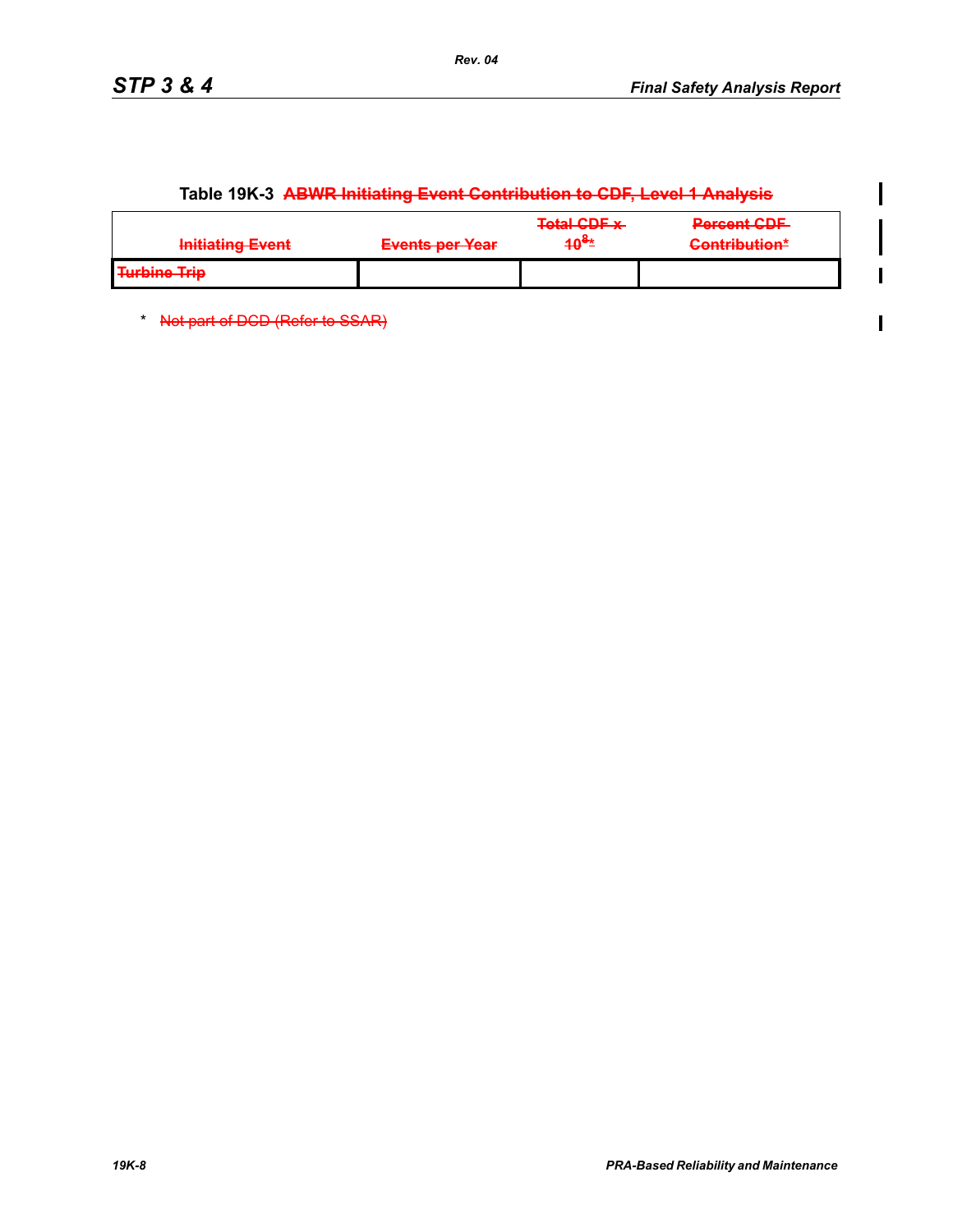ı

| <b>SSC</b>                                                 | <b>Fussell-Vesely</b><br>Importance (%)* | <b>Risk Achievement</b><br>Worth* |
|------------------------------------------------------------|------------------------------------------|-----------------------------------|
| <b>Combustion Turbine Generator</b>                        |                                          |                                   |
| <b>Emergency Diesel Generator CCF</b>                      |                                          |                                   |
| <b>SRV CCF (Open and reseat)</b>                           |                                          |                                   |
| <b>RHR Loop Maintenance</b>                                |                                          |                                   |
| <b>RBCW CCF</b>                                            |                                          |                                   |
| <b>RSW CCF</b>                                             |                                          |                                   |
| <b>RHR Pump (individual pumps)</b>                         |                                          |                                   |
| <b>Control Rod Drive Injection (Level Control)</b>         |                                          |                                   |
| <b>RCIC Unavailable Due To Testing Or Maintenance</b>      |                                          |                                   |
| <b>RHR Pump Room AC</b>                                    |                                          |                                   |
| <b>Div II Power Cable</b>                                  |                                          |                                   |
| <b>Multiplex Transmission Network (ECF) CCF</b>            |                                          |                                   |
| <b>RCIC Turbine</b>                                        |                                          |                                   |
| <b>RHR Core Flooding CCF</b>                               |                                          |                                   |
| Minimum Flow Valve E11-F021A (B, C) (NOFO) ±               |                                          |                                   |
| <b>RCIC Pump</b>                                           |                                          |                                   |
| RHR Heat Exchanger Inlet Valve P21-F013A (B,C) (NCFC) ±    |                                          |                                   |
| RHR Strainer E11-D001A (B, C)                              |                                          |                                   |
| Suppression Pool Discharge Valve E11-F008A (B, C) (NCFC) ± |                                          |                                   |
| <b>Trip System Logic Unit CCF</b>                          |                                          |                                   |
| <b>Remote Multiplexing Units CCF</b>                       |                                          |                                   |
| <b>RCIC Turbine Lubrication System</b>                     |                                          |                                   |
| HPCF-B (Unavailable, Test or Maintenance)                  |                                          |                                   |
| <b>HPCF CCF</b>                                            |                                          |                                   |
| <b>RCIC Pump Room AC Unit</b>                              |                                          |                                   |
| <b>Station Batteries CCF</b>                               |                                          |                                   |
| Single Offsite Power Line-+                                |                                          |                                   |
| RCIC Min Flow Bypass Valve E51-F011 (NOFO) ±               |                                          |                                   |
| RCIC Injection Valve F004 (NCFC) ±                         |                                          |                                   |
| RCIC Min Flow Bypass Valve E51-F011 (NCFC) $\pm$           |                                          |                                   |
| RCIC Steam Supply Valve E51-F037 (NCFC) ±                  |                                          |                                   |

## **Table 19K-1 ABWR SSCs of Greatest Importance for CDF, Level 1 Analysis**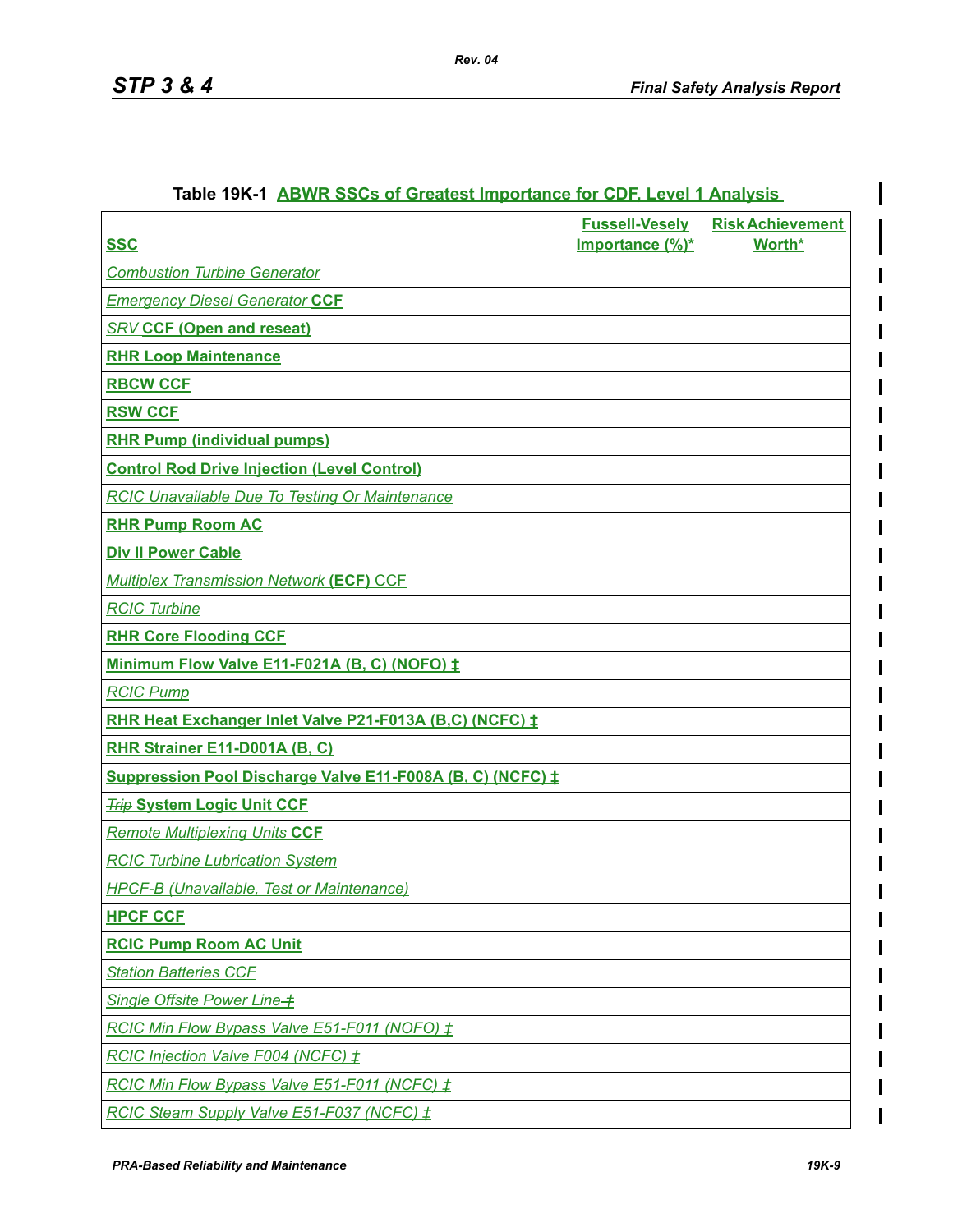ı

| <b>SSC</b>                                        | <b>Fussell-Vesely</b><br><u>Importance (%)*</u> | <b>Risk Achievement</b><br>Worth* |
|---------------------------------------------------|-------------------------------------------------|-----------------------------------|
| <b>HPCF Maintenance Valve E22-F005Bf</b>          |                                                 |                                   |
| <b>Suppression Pool Temperature</b>               |                                                 |                                   |
| <b>Division 1 Transmission Network (ECF)</b>      |                                                 |                                   |
| <b>RCIC Isolation Signal Logic</b>                |                                                 |                                   |
| <del>Both Offsite Power Sources</del>             |                                                 |                                   |
| <del>HPCF Pump †</del>                            |                                                 |                                   |
| <del>SRVs †</del>                                 |                                                 |                                   |
| <b>RHR Flow Transmitters (CCF Miscalibration)</b> |                                                 |                                   |
| <del>Level 2 Sensors (CCF)</del>                  |                                                 |                                   |
| <b>Level 8 Sensors (CCF Miscalibration)</b>       |                                                 |                                   |
| <b>Digital Trip Modules (CCF)</b>                 |                                                 |                                   |

## **Table 19K-1 ABWR SSCs of Greatest Importance for CDF, Level 1 Analysis (Continued)**

## \* *Not part of DCD* (Refer to SSAR). (contained in plant-specific PRA documentation)

*† SSCs with low FV importance and low risk achievement worth. Not considered further for RAP on the basis of Level 1 analysis.*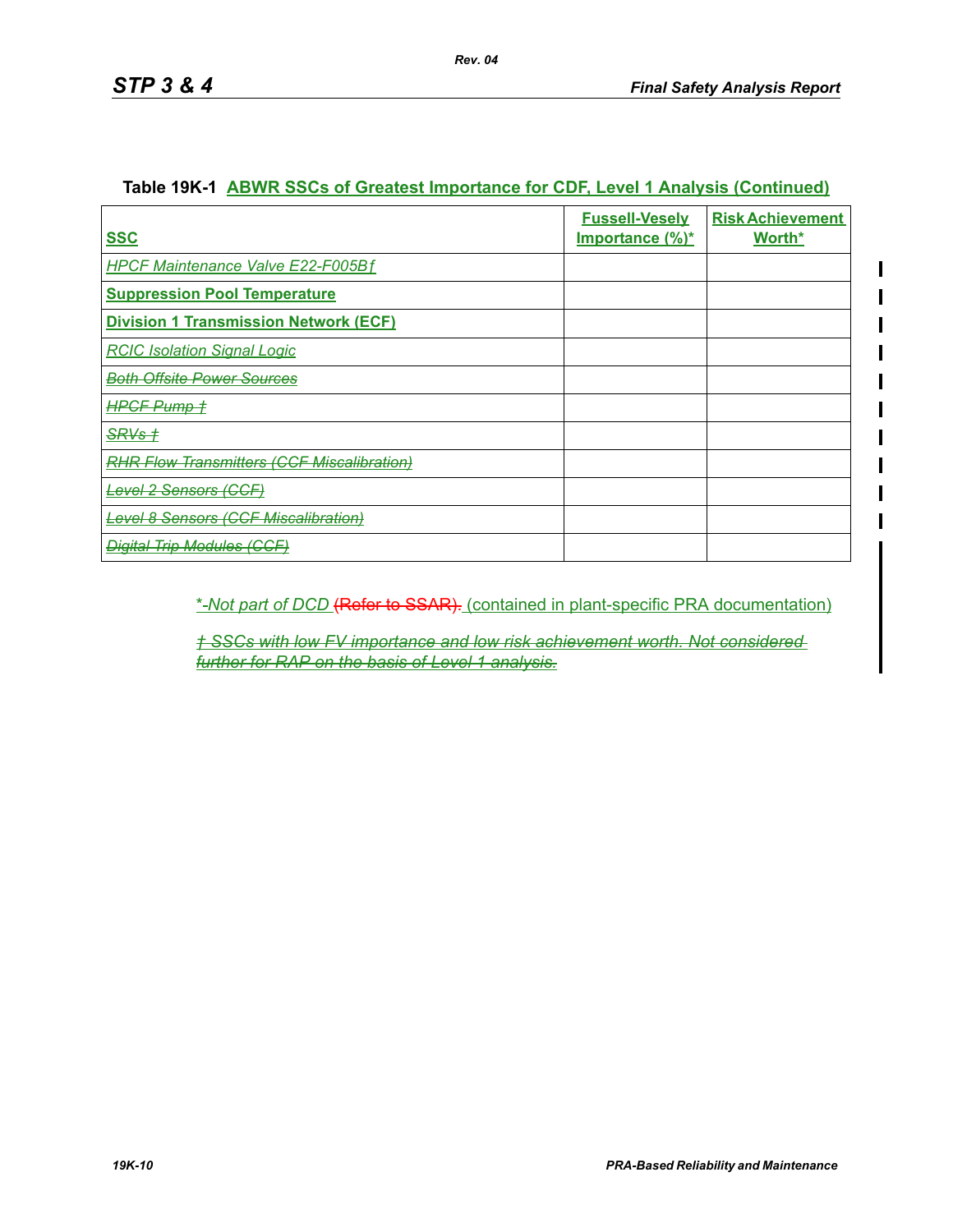I

| <b>SSC</b>                                                     | Importance % + | <b>Fussell-Veselv Risk Achievement</b><br><b>Worth†</b> |
|----------------------------------------------------------------|----------------|---------------------------------------------------------|
| <b>Suppression Pool Water Level (Pool Rupture)</b>             |                |                                                         |
| <b>Digital Trip Units CCF</b>                                  |                |                                                         |
| <b>SRV CCF [ADS]</b>                                           |                |                                                         |
| <b>Water Level 8 Sensors Miscalibrated (CCF)</b>               |                |                                                         |
| <b>AC Distribution Power Cables</b>                            |                |                                                         |
| 1st ESF RIF RMU Div 4 (3 Divisions) Fails                      |                |                                                         |
| 2nd ESF RIF RMU Div 4 (3 Divisions) Fails                      |                |                                                         |
| Div 1(2, 3) ECF EMS Transmission Network Failure               |                |                                                         |
| <b>Class 1E 4160V/480V Transformers</b>                        |                |                                                         |
| RBCW Temperature Control Valve P21-F006A (B, C) (NOFC)         |                |                                                         |
| <b>RHR-Flow Transmitter FT008A (B, C)</b>                      |                |                                                         |
| <b>RHR Pump A (B, C)</b>                                       |                |                                                         |
| RHR Heat Exchanger Tube Side Bypass E11-F013A (B, C)<br>(NCFO) |                |                                                         |
| RHR Wetwell Spray Valve E11-F019A (B, C) (NCFO)                |                |                                                         |
| RHR Injection Valve E11-F005A (B, C) (NCFO)                    |                |                                                         |
| RPV Suction Line Isolation Valve E11-F012A (B, C) (NCFO)       |                |                                                         |
| RHR Pump Suction Valve E11-F001A (B, C) (NOFC)                 |                |                                                         |
| RHR Valve E11-F004A (B, C) (NOFC)                              |                |                                                         |
| RHR Pump Discharge Check Valve E11-F002A (B, C)                |                |                                                         |
| RHR Manual Valve E11-F003A (B, C)                              |                |                                                         |
| <b>RHR Heat Exchanger A (B, C)</b>                             |                |                                                         |
| <b>RHR Pump Motor Bearing Cooler A (B, C)</b>                  |                |                                                         |
| <b>RHR Pump Mechanical Seal Cooler A (B, C)</b>                |                |                                                         |
| RHR Suppression Pool Temp Signal T53-TRS-601A & B              |                |                                                         |
| <b>RHR Loop Flow Transmitters FT008A, B, C Miscalibration</b>  |                |                                                         |
| <b>Class 1E 4160V Switchgear</b>                               |                |                                                         |
| <b>Class 1E 480V Switchgear</b>                                |                |                                                         |
| <b>Class 1E 480V MCCs</b>                                      |                |                                                         |
| <b>Class 1E DC Power Distribution Panels</b>                   |                |                                                         |
| RBCW Temperature Control Valve P21-F006A (B, C) (NOFC)         |                |                                                         |
| <b>HPCF Flow Transmitters (CCF Miscalibration)</b>             |                |                                                         |

# **Table 19K-2 ABWR SSCs With Moderate Risk Achievement Worth For CDF, Level 1 Analysis\***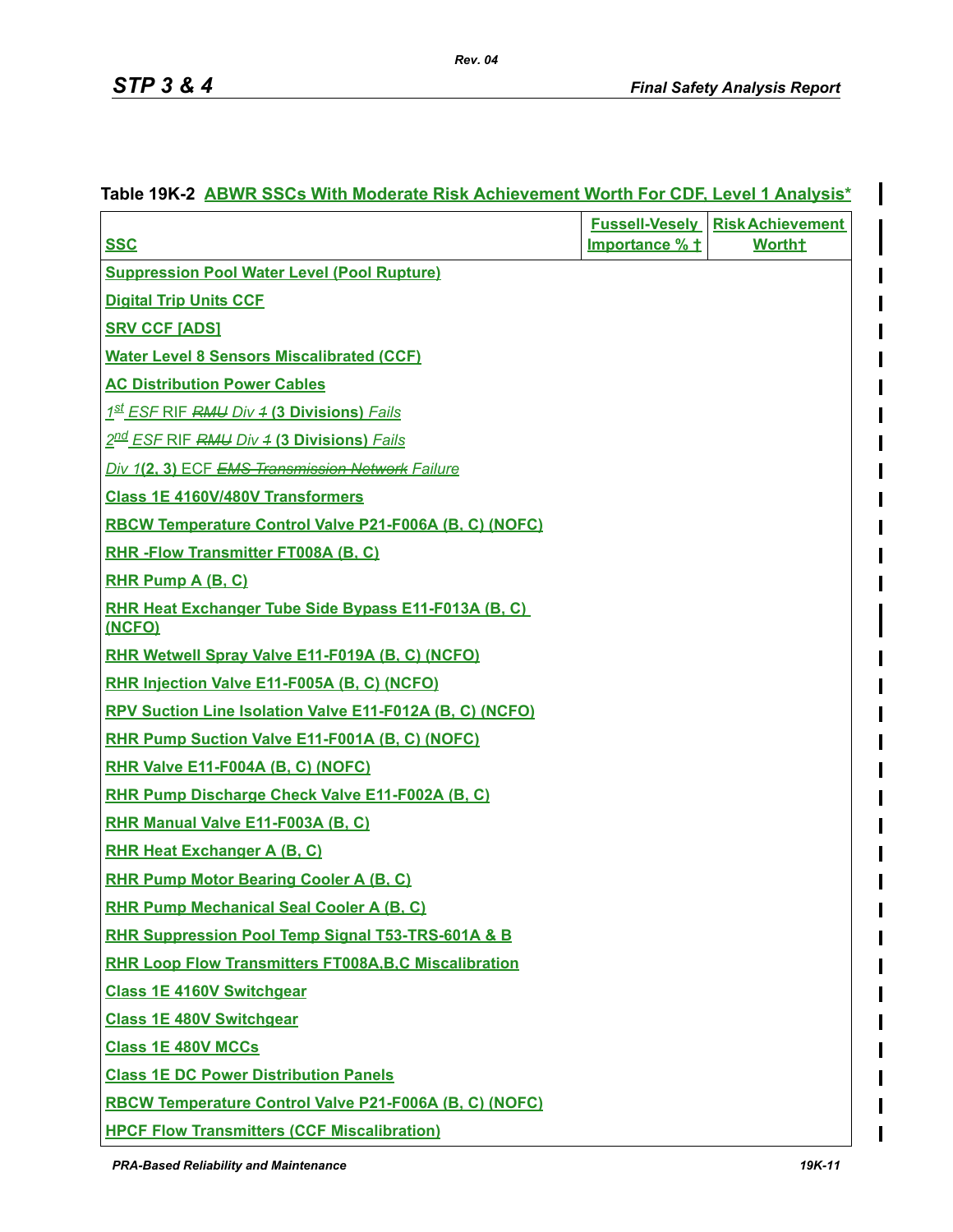I

| Table 19K-2 ABWR SSCs With Moderate Risk Achievement Worth For CDF, Level 1 Analysis* |  |
|---------------------------------------------------------------------------------------|--|
|                                                                                       |  |

|                                                                        |                | <b>Fussell-Veselv Risk Achievement</b> |
|------------------------------------------------------------------------|----------------|----------------------------------------|
| <b>SSC</b>                                                             | Importance % t | <b>Wortht</b>                          |
| <b>HPCF Pressure Transmitters (CCF Miscalibration)</b>                 |                |                                        |
| <b>Water Level 2 Sensors [CCF Miscalibration]</b>                      |                |                                        |
| <b>Both Offsite Power Sources [CCF]</b>                                |                |                                        |
| <b>Pipe Rupture [RBCW Loop]</b>                                        |                |                                        |
| <b>Pipe Rupture [RSW Loop]</b>                                         |                |                                        |
| <b>NBS Isolation Check Valve B21-F003B (FW Isolation) Fails Closed</b> |                |                                        |
| <b>NBS Isolation Check Valve B21-F004B (FW Isolation) Fails Closed</b> |                |                                        |
| <b>RCIC Check Valve E51-F003 Fails to Open</b>                         |                |                                        |
| <b>RCIC Outboard Check Valve F005 Fails to Open</b>                    |                |                                        |
| <b>RCIC Check Valve F038 Fails to Open</b>                             |                |                                        |
| <b>NBS Manual Valve B21-F005B (NOFC) Fails Closed</b>                  |                |                                        |
| <b>RCIC Valve E51-F011 (NOFO) Fails</b>                                |                |                                        |
| <b>RCIC Valve E51-F004 (NCFC) Fails</b>                                |                |                                        |
| <b>RCIC Valve E51-F011 (NCFC) Fails</b>                                |                |                                        |
| <b>RCIC Valve E51-F037 (NCFC) Fails</b>                                |                |                                        |
| <b>RCIC Isolation Valve F035 Fails (NOFC)</b>                          |                |                                        |
| <b>RCIC Isolation Valve F036 Fails (NOFC)</b>                          |                |                                        |
| <b>RCIC Isolation Valve F039 Fails (NOFC)</b>                          |                |                                        |
| <b>RCIC Turbine Exhaust Isolation Valve F039 Limit Switch Fails</b>    |                |                                        |
| <b>RCIC Steam Supply Bypass Valve F045 Limit Switch Fails</b>          |                |                                        |
| <b>RCIC Flow Sensor FT-007-2 Miscalibrated</b>                         |                |                                        |
| <b>RCIC Pressure Sensor PIS-Z605 Miscalibrated</b>                     |                |                                        |
| <b>RCIC Flow Sensor E51-FT007-2 Fails</b>                              |                |                                        |
| <b>RCIC Pressure Sensor PIS-Z605 Fails</b>                             |                |                                        |
| <b>Diode SID Open</b>                                                  |                |                                        |
| <b>SLF/ECF SLU/EMS Link for Div 1 SLU 1 Fails (RCIC Fails)</b>         |                |                                        |
| <b>SLF/ECF-SLU/EMS Link for Div 1 SLU 2 Fails (RCIC Fails)</b>         |                |                                        |
|                                                                        |                |                                        |

† *Not part of DCD* (Refer to SSAR). (contained in plant-specific PRA documentation)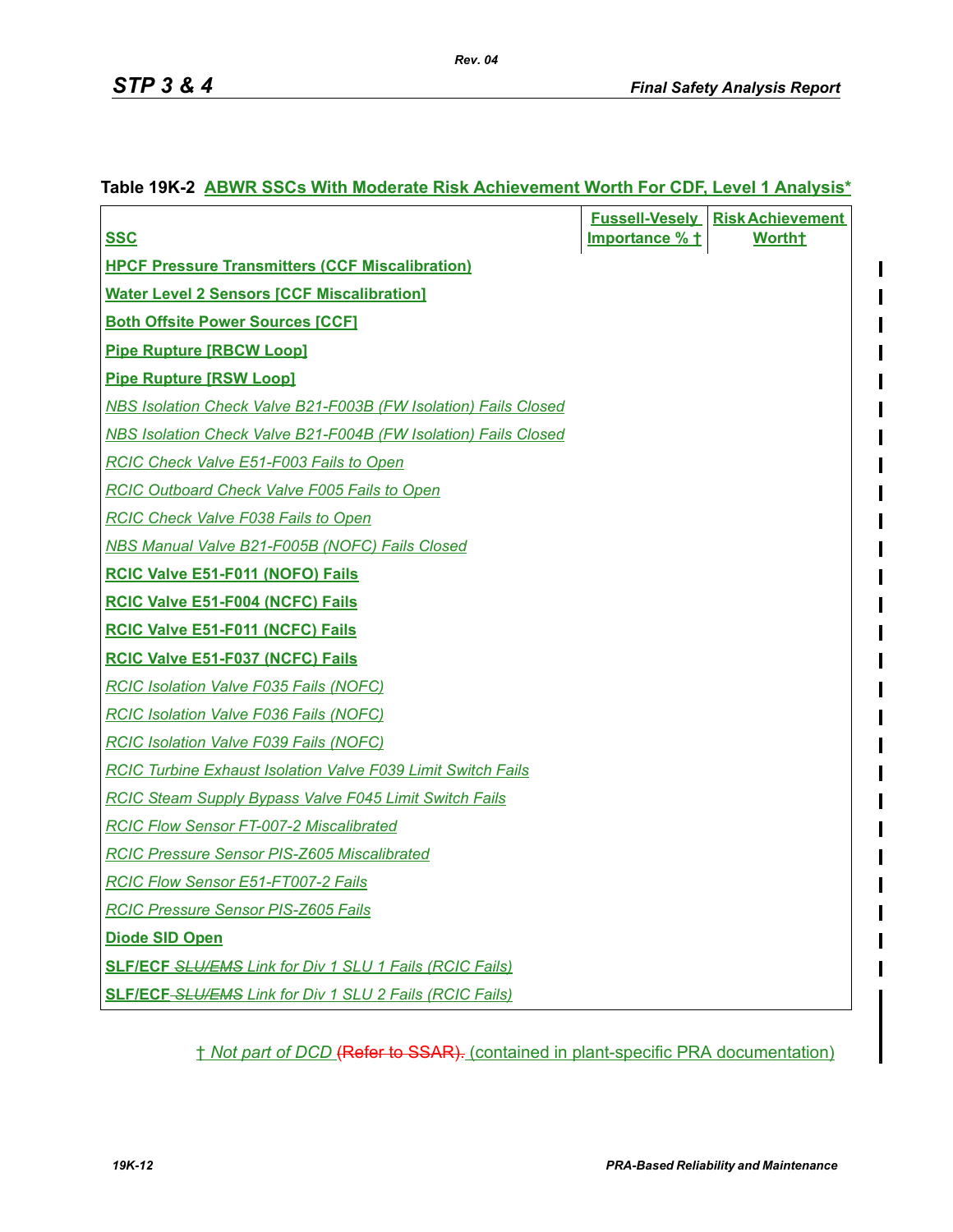|  |  |  | Table 19K-3 ABWR Initiating Event Contribution to CDF, Level 1 Analysis |
|--|--|--|-------------------------------------------------------------------------|
|--|--|--|-------------------------------------------------------------------------|

| <b>Initiating Event</b>                             | <b>Events Per</b><br>Year* | <b>Total CDF *</b> | <b>Percent CDF</b><br>Contribution* |
|-----------------------------------------------------|----------------------------|--------------------|-------------------------------------|
| <b>Station Blackout for Less Than Two Hours</b>     |                            |                    |                                     |
| <b>Station Blackout for Two to Eight Hours</b>      |                            |                    |                                     |
| <b>Loss of Offsite Power for Two to Eight Hours</b> |                            |                    |                                     |
| Unplanned Manual Reactor Shutdown                   |                            |                    |                                     |
| <b>Station Blackout for More Than Eight Hours</b>   |                            |                    |                                     |
| <b>Medium Break LOCA</b>                            |                            |                    |                                     |
| <b>Isolation/Loss of Feedwater</b>                  |                            |                    |                                     |
|                                                     |                            |                    |                                     |

\* *Not part of DCD* (Refer to SSAR). (contained in plant-specific PRA documentation)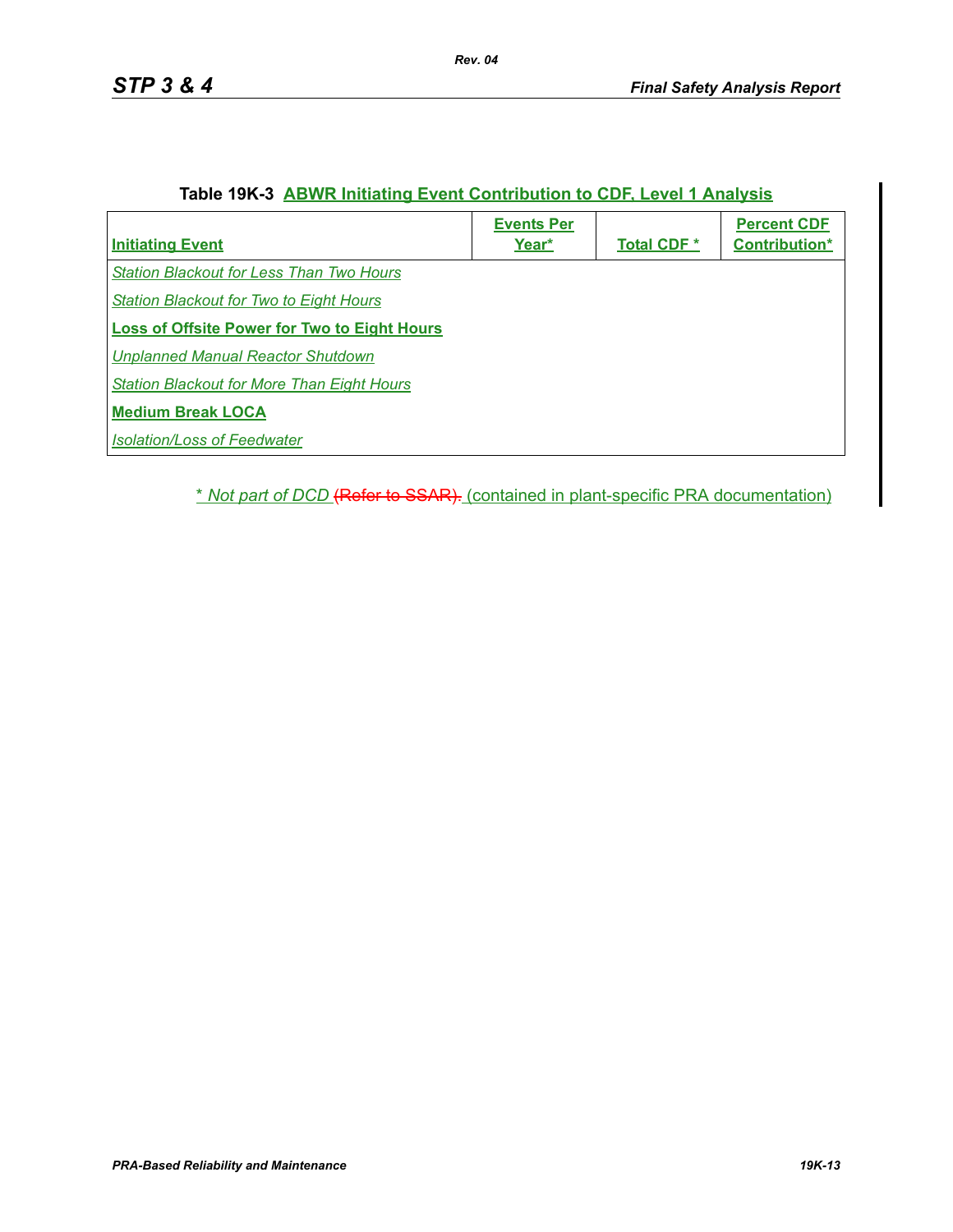| Component                                                                                                        | <b>Failure Mode/Cause</b>                                                                             | <b>Recommended Maintenance</b>                                                             | <b>Test or</b><br><b>Maintenance</b><br><b>Interval</b> | <b>Basis</b>                        | Unavailability,<br><b>Failure Rate</b> |
|------------------------------------------------------------------------------------------------------------------|-------------------------------------------------------------------------------------------------------|--------------------------------------------------------------------------------------------|---------------------------------------------------------|-------------------------------------|----------------------------------------|
| Multiplexers                                                                                                     | Common cause failure of all-<br>MUX to give proper signals                                            | System functional test-<br>Complete system test, error check-                              | <del>3 months</del><br>2-years                          | Experience<br><del>Experience</del> | $\star$                                |
| <b>ECF</b>                                                                                                       | Common cause failure of all                                                                           | <b>System functional test</b>                                                              | 3 months                                                | <b>Experience</b>                   | $\star$                                |
|                                                                                                                  | <b>ECF to give proper signals</b>                                                                     | Complete system test, error<br>check                                                       | 2 years                                                 | <b>Experience</b>                   | $\star$                                |
| One ESF RIF SMU-for Div 1                                                                                        | Failure of RIF or link between                                                                        | System functional test                                                                     | 3 months                                                | Experience                          |                                        |
| or one SLF/ECF SLU/EMS<br>Link for <b>SLF</b> <del>SLU</del> Div 1                                               | RIF and SLF Failure of remote-<br>multiplex unit or link between-<br>RMU and safety system logic unit | Complete system test, error check 2 years                                                  |                                                         | Experience                          |                                        |
| RPS TLFs - Trip Logic Units                                                                                      | Failure to trip upon demand                                                                           | System functional test                                                                     | 3 months                                                | Experience                          |                                        |
|                                                                                                                  |                                                                                                       | Complete system test, error check                                                          | R/M outage                                              | Experience                          |                                        |
| <b>RGIG Turbine Lube System</b>                                                                                  | Lube oil pump failure                                                                                 | Lube oil pump operation and oil-<br>pressure check                                         | 3 months                                                | Experience                          | $\overline{\mathbf{r}}$                |
| Limit Switches on RCIC<br>Turbine Exhaust Isolation and<br><b>Valve Steam Supply Bypass-</b><br><del>Valve</del> | Failure of switch to change<br>position when valve movement<br>occurs                                 | Observation of limit switch<br>actuation during valve stroke test                          | 3 months                                                | Experience‡                         | $\mathcal{L}_{\mathcal{A}}$            |
| DTFs - Digital Trip Modules                                                                                      | Common cause failure to trip                                                                          | Review trip unit test procedure to<br>assure note about potential safety<br>considerations | Annual                                                  | Judgment                            |                                        |
|                                                                                                                  |                                                                                                       |                                                                                            |                                                         |                                     |                                        |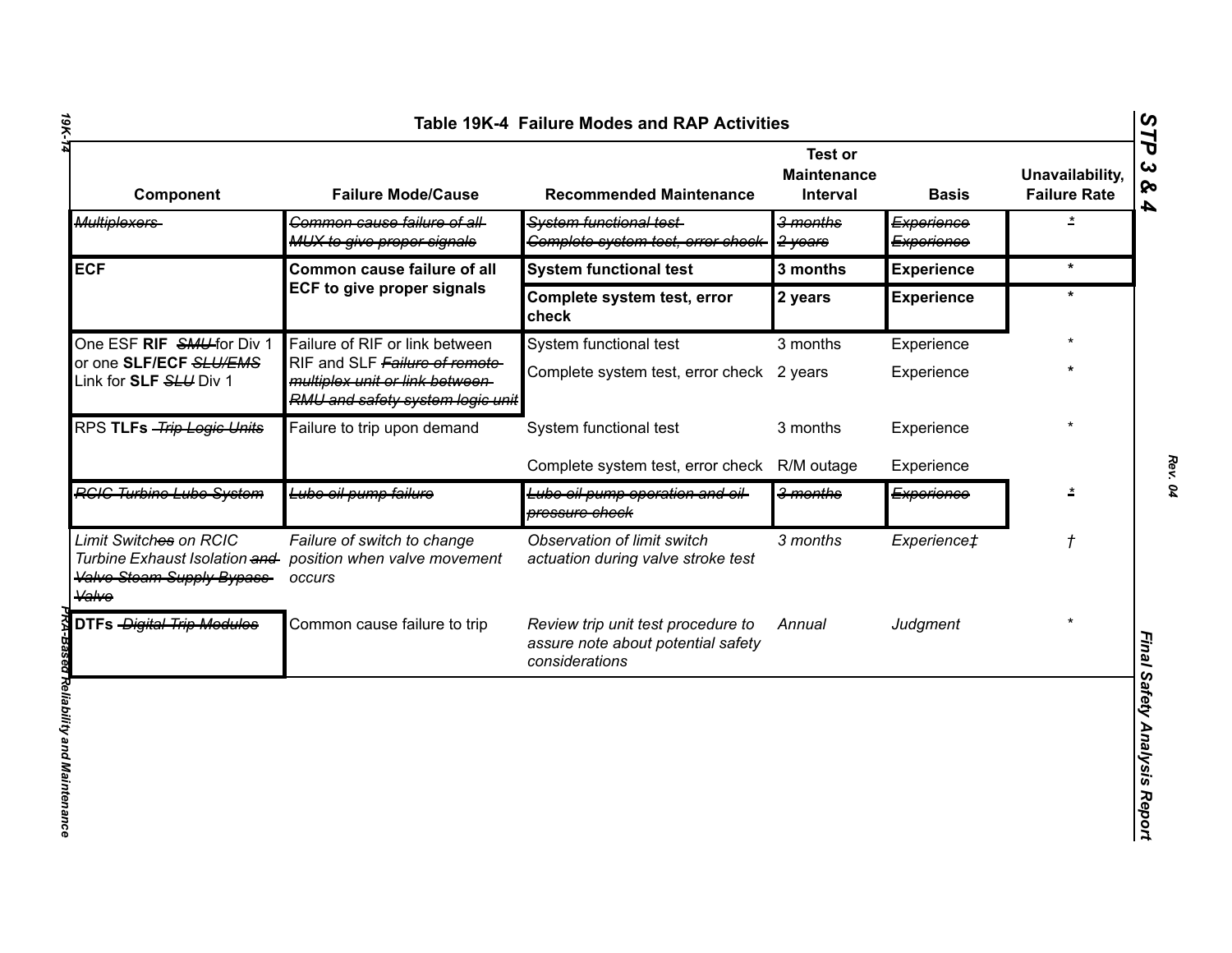| Table 19K-4 Failure Modes and RAP Activities (Continued)                                                                                                                                                                                                                                |                                                                           |                                                                                                                                                                 |                                                  |                                                    |                                        |
|-----------------------------------------------------------------------------------------------------------------------------------------------------------------------------------------------------------------------------------------------------------------------------------------|---------------------------------------------------------------------------|-----------------------------------------------------------------------------------------------------------------------------------------------------------------|--------------------------------------------------|----------------------------------------------------|----------------------------------------|
| Component                                                                                                                                                                                                                                                                               | <b>Failure Mode/Cause</b>                                                 | <b>Recommended Maintenance</b>                                                                                                                                  | <b>Test or</b><br><b>Maintenance</b><br>Interval | <b>Basis</b>                                       | Unavailability,<br><b>Failure Rate</b> |
|                                                                                                                                                                                                                                                                                         | <b>Common mode failure of SRVs</b><br>to open on demand or remain<br>open | Inspect and replace degradable<br>parts and test for correct<br>operation                                                                                       | 5 years (max)                                    | Environmental<br>qualification                     | $\star$                                |
| <b>PROFILED MOTOR COMPOT<br/> MOTOR SRVS</b><br>Compon<br>Compon<br>Compon<br>Compon<br>Compon<br>Compon<br>Compon<br>Compon<br>Compon<br>Compon<br>Compon<br>Compon<br>Compon<br>Compon<br>Compon<br>Compon<br>Compon<br>Compon<br>Compon<br>Compon<br>Compon<br>Compon<br>Compon<br>C |                                                                           | Remove valve, test for setpoint<br>pressure, adjust setpoint as<br>necessary, test for seat leakage,<br>repair. Stagger testing of valves,<br>50% at one outage | 3 years                                          | Experience,<br><b>ANSI/ASME</b><br>OM <sub>1</sub> | $\star$                                |
|                                                                                                                                                                                                                                                                                         |                                                                           |                                                                                                                                                                 |                                                  |                                                    |                                        |
|                                                                                                                                                                                                                                                                                         |                                                                           |                                                                                                                                                                 |                                                  |                                                    |                                        |
|                                                                                                                                                                                                                                                                                         |                                                                           |                                                                                                                                                                 |                                                  |                                                    |                                        |
|                                                                                                                                                                                                                                                                                         |                                                                           |                                                                                                                                                                 |                                                  |                                                    |                                        |
|                                                                                                                                                                                                                                                                                         |                                                                           |                                                                                                                                                                 |                                                  |                                                    |                                        |
|                                                                                                                                                                                                                                                                                         |                                                                           |                                                                                                                                                                 |                                                  |                                                    |                                        |
|                                                                                                                                                                                                                                                                                         |                                                                           |                                                                                                                                                                 |                                                  |                                                    |                                        |
|                                                                                                                                                                                                                                                                                         |                                                                           |                                                                                                                                                                 |                                                  |                                                    |                                        |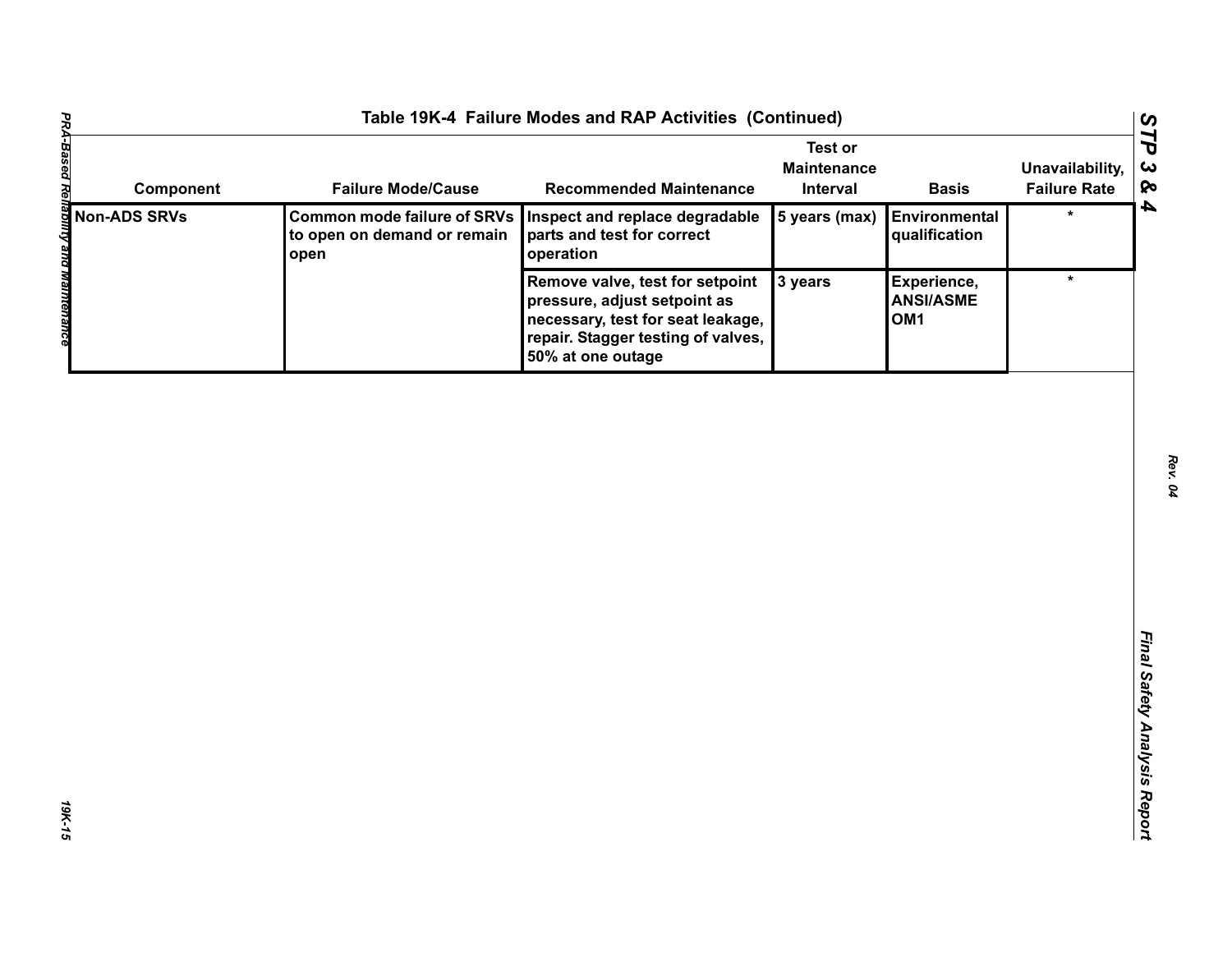| Component                                            | <b>Failure Mode/Cause</b>                                      | <b>Recommended Maintenance</b>                                                              | <b>Test or</b><br><b>Maintenance</b><br><b>Interval</b> | <b>Basis</b>       | Unavailability,<br><b>Failure Rate</b> |
|------------------------------------------------------|----------------------------------------------------------------|---------------------------------------------------------------------------------------------|---------------------------------------------------------|--------------------|----------------------------------------|
| DC Div 1 Distribution Panel<br>(including Diode S1D) | Panel or diode failure                                         | Panel function is demonstrated by<br>system test                                            | 3 months                                                | Experience         |                                        |
| Div 1 EMS ECF Transmission Network failure Failure   |                                                                | System functional test                                                                      | 3 months                                                | Experience         |                                        |
| Network                                              |                                                                | Complete system test, error check 2 years                                                   |                                                         | Experience         |                                        |
| <b>RBCW Pumps</b>                                    | <b>Failure to provide adequate</b><br>flow at desired pressure | Discharge pressure test<br>Inlet pressure test<br><b>Flow test</b><br><b>Vibration test</b> | 3 months                                                | <b>Table 3.9-8</b> |                                        |
|                                                      |                                                                | Monitor pump parameters on the<br>normally running pump to detect<br>abnormalities          | Weekly                                                  | Judgment           | $\star$                                |
| <b>RBSW Pumps</b>                                    | <b>Failure to provide adequate</b><br>flow at desired pressure | Discharge pressure test<br>Inlet pressure test<br><b>Flow test</b><br><b>Vibration test</b> | 3 months                                                | <b>Table 3.9-8</b> | $\star$                                |
|                                                      |                                                                | Monitor pump parameters on the<br>normally running pump to detect<br>abnormalities          | Weekly                                                  | Judgment           | $\star$                                |
|                                                      |                                                                |                                                                                             |                                                         |                    |                                        |

*Rev. 04*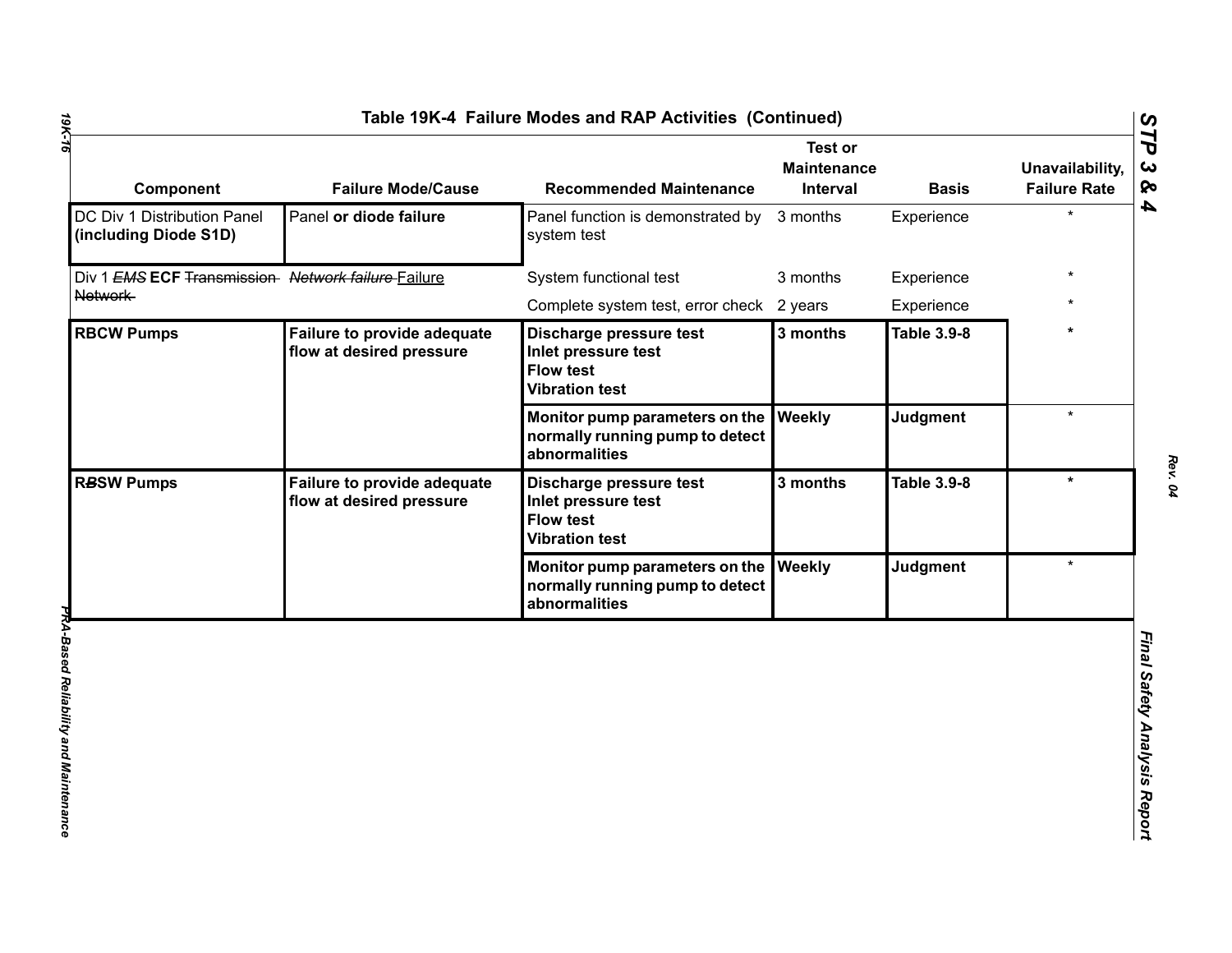| Component                                                                                              | <b>Failure Mode/Cause</b>                               | <b>Recommended Maintenance</b>                                                                  | <b>Test or</b><br><b>Maintenance</b><br><b>Interval</b> | <b>Basis</b>       | Unavailability,<br><b>Failure Rate</b> |
|--------------------------------------------------------------------------------------------------------|---------------------------------------------------------|-------------------------------------------------------------------------------------------------|---------------------------------------------------------|--------------------|----------------------------------------|
| <b>RBCW Heat Exchangers</b>                                                                            | <b>Plugging/fouling</b>                                 | Monitor heat exchanger flow<br>and delta temperature/pressure<br>to detect existence of fouling | Weekly                                                  | <b>Experience</b>  |                                        |
|                                                                                                        |                                                         | Internal inspection of heat<br>exchangers for plugging and<br>fouling                           | <b>R/M Outage</b>                                       | <b>Experience</b>  | $\star$                                |
| <b>RBSW Strainers</b>                                                                                  | Plugging                                                | Monitor RBSW flow rate and<br>strainer delta pressure for<br>indications of plugging            | Weekly                                                  | <b>Experience</b>  | *                                      |
| <b>RBSW Cooling TowerUHS</b><br>Fans                                                                   | Failure to provide adequate<br>fan flow through tower   | <b>Flow test</b><br><b>Vibration Test</b>                                                       | 3 months                                                | <b>Experience</b>  | $\star$                                |
|                                                                                                        |                                                         | <b>Inspection and</b><br>cleaning/lubrication                                                   | R/M Outage                                              | <b>Experience</b>  | $\star$                                |
| <b>Control and Reactor</b><br><b>Building, RSW pump</b><br>House, and ECCS<br>Room Watertight<br>Doors | Failure to retain integrity                             | Inspection of watertight doors,<br>including penetrations                                       | 1 year & after<br>major<br>maintenance                  | <b>Judgment</b>    |                                        |
| RSW and CWS-Pump<br><b>Circuit Breakers</b>                                                            | Failure to trip pump on<br>demand                       | <b>Breaker trip test to assure trip</b><br>on Demand                                            | 6 months                                                | <b>Judgment</b>    | $\star$                                |
| <b>HPCF Pumps</b>                                                                                      | Failure to provide adequate<br>flow at desired pressure | Discharge pressure test<br>Inlet pressure test<br><b>Flow test</b><br><b>Vibration test</b>     | 3 months                                                | <b>Table 3.9-8</b> | $+ + +$                                |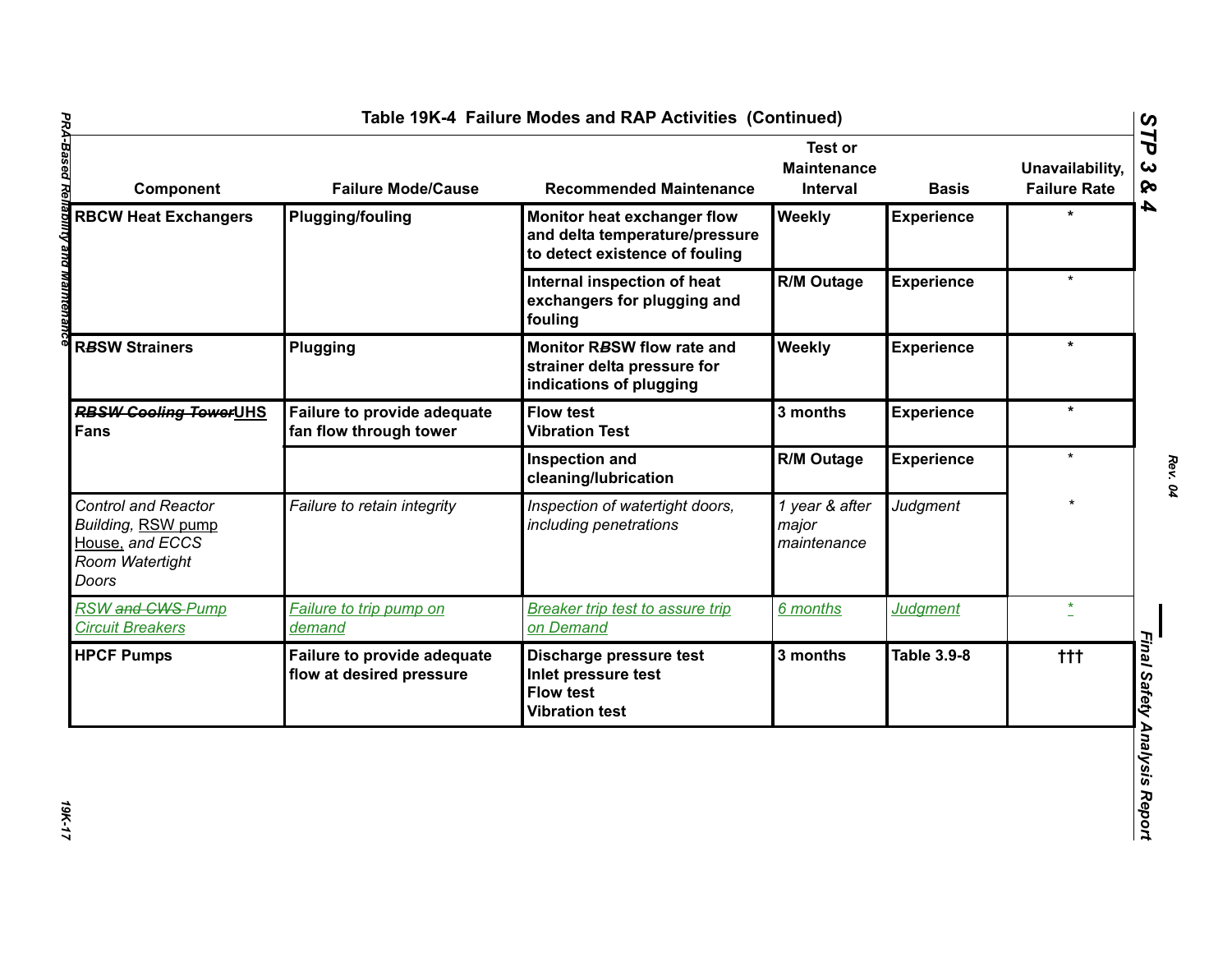| Component                                     | <b>Failure Mode/Cause</b>                         | <b>Recommended Maintenance</b>                                                                      | <b>Test or</b><br><b>Maintenance</b><br>Interval | <b>Basis</b>                           | Unavailability,<br><b>Failure Rate</b> |
|-----------------------------------------------|---------------------------------------------------|-----------------------------------------------------------------------------------------------------|--------------------------------------------------|----------------------------------------|----------------------------------------|
| <b>HPCF Injection Valves F003</b><br>and F005 | Failure to open because of<br>mechanical problems | <b>Stroke test</b>                                                                                  | 3 months                                         | Experience;<br><b>ASME Code ISI</b>    | ttt                                    |
|                                               |                                                   | Visual and penetrant inspection<br>of stem, ultrasonic inspection<br>of stem; replace if necessary. | 10 years                                         | Low failure<br>rate; ASME<br>Code ISI. | $\star$                                |
|                                               | Failure to open because of<br>electrical problems | <b>Electrical circuit test</b>                                                                      | 3 months                                         | <b>Experience</b>                      | $\star$                                |
|                                               |                                                   |                                                                                                     |                                                  |                                        |                                        |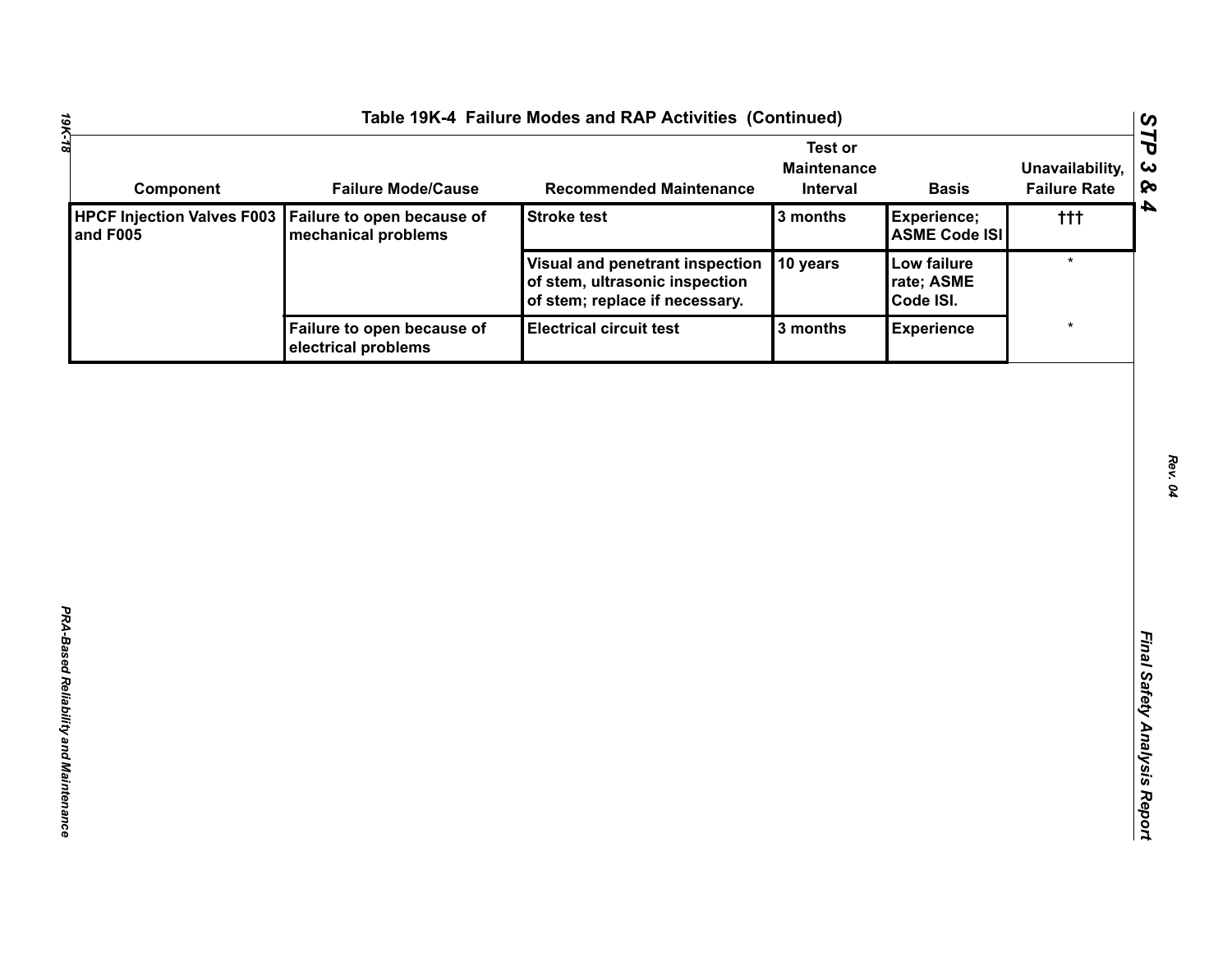| Component                                                        | <b>Failure Mode/Cause</b>                                      | <b>Recommended Maintenance</b>                                                                                             | Test or<br><b>Maintenance</b><br>Interval | <b>Basis</b>                           | Unavailability,<br><b>Failure Rate</b> |
|------------------------------------------------------------------|----------------------------------------------------------------|----------------------------------------------------------------------------------------------------------------------------|-------------------------------------------|----------------------------------------|----------------------------------------|
| <b>RHR Injection Valves F001,</b><br>F003, F005, F006            | Failure to open because of<br>mechanical problems              | <b>Stroke test</b>                                                                                                         | 3 months                                  | Experience;<br><b>ASME Code ISI</b>    | $^{\dagger\dagger}$                    |
|                                                                  |                                                                | Visual and penetrant inspection<br>of stem, ultrasonic inspection of<br>stem; replace if necessary.                        | 10 years                                  | Low failure<br>rate; ASME<br>Code ISI. | $\star$                                |
|                                                                  | Failure to open because of<br>electrical problems              | <b>Electrical circuit test</b>                                                                                             | 3 months                                  | <b>Experience</b>                      | $\star$                                |
| <b>RHR Heat Exchangers</b>                                       | <b>Fouling</b>                                                 | Monitor and trend delta-<br>temperature across heat<br>exchanger during RHR testing<br>and operation                       | R/M Outage                                | Judgment                               | $^{\dagger\dagger}$                    |
| <b>ESF SLF Divisions</b>                                         | Failure to operate; failure to<br>properly generate initiation | <b>System functional test</b>                                                                                              | 3 months                                  | <b>Experience</b>                      | $\star$                                |
|                                                                  | signals                                                        | Complete system test, error<br>check                                                                                       | 2 years                                   | <b>Experience</b>                      | $\star$                                |
| <b>Suppression Pool</b>                                          | Loss of structural integrity;<br>leakage                       | Periodic inspection of<br>suppression pool structural<br>elements to detect degradation,<br>incipient leakage or corrosion | <b>R/M Outage</b>                         | <b>Experience</b>                      | $\star$                                |
| <b>Common Cause Failures</b>                                     |                                                                |                                                                                                                            |                                           |                                        |                                        |
| <b>RHR System (Shutdown)</b><br><b>Cooling &amp; LPFL Modes)</b> | <b>Common mode failure</b>                                     | <b>System walkdown to identify</b><br><b>CCF type problems</b>                                                             | <b>R/M</b> outage                         | <b>Judgment</b>                        | $rac{***}{-}$                          |
| <b>Pumps</b>                                                     | Start and Run                                                  |                                                                                                                            |                                           |                                        | $\stackrel{***}{-}$                    |
| ■ Room Air<br><b>Conditioners</b>                                | Start and Run<br>■ Open                                        |                                                                                                                            |                                           |                                        |                                        |
| <b>Injection MOVs</b>                                            |                                                                |                                                                                                                            |                                           |                                        |                                        |

*Rev. 04*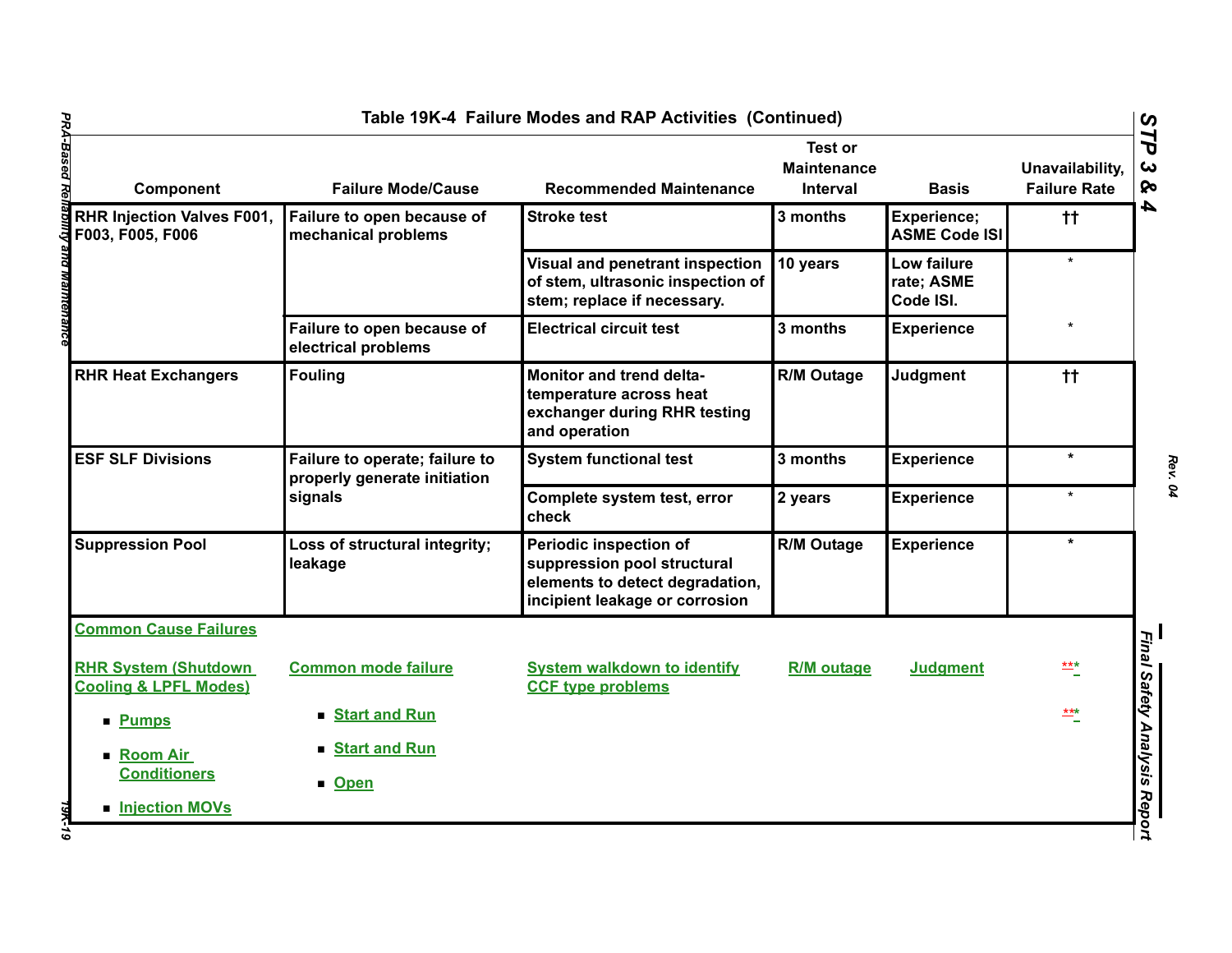| 19K-20                             |                                             | Table 19K-4 Failure Modes and RAP Activities (Continued)       |                                                  |                  |                                        |                              |
|------------------------------------|---------------------------------------------|----------------------------------------------------------------|--------------------------------------------------|------------------|----------------------------------------|------------------------------|
| Component                          | <b>Failure Mode/Cause</b>                   | <b>Recommended Maintenance</b>                                 | <b>Test or</b><br><b>Maintenance</b><br>Interval | <b>Basis</b>     | Unavailability,<br><b>Failure Rate</b> | STP<br>ట<br>ଚ୍ଚ              |
| <b>HPCF System</b><br><b>Pumps</b> | <b>Common mode failure</b><br>Start and Run | <b>System walkdown to identify</b><br><b>CCF type problems</b> | <b>R/M</b> outage                                | <b>Judgment</b>  | $\frac{***}{}$                         | 4                            |
| <b>Injection MOVs</b>              | <b>D</b> Den                                |                                                                |                                                  |                  |                                        |                              |
| $E_{005}$                          | <b>Mispositioning</b>                       | <b>Position check</b>                                          | <b>Quarterly</b>                                 |                  |                                        |                              |
| <b>RBCW System</b>                 | <b>Common mode failure</b>                  | <b>System walkdown to identify</b>                             | <b>R/M</b> outage                                | <b>Judgment</b>  | $\frac{***}{*}$                        |                              |
| <b>Pumps</b>                       | ■ Run                                       | <b>CCF type problems</b>                                       |                                                  |                  |                                        |                              |
| <b>RSW System</b>                  | <b>Common mode failure</b>                  | <b>System walkdown to identify</b>                             | <b>R/M</b> outage                                | <b>Judgment</b>  | $rac{***}{-}$                          |                              |
| <b>Pumps</b>                       | ■ Run                                       | <b>CCF type problems</b>                                       |                                                  |                  |                                        |                              |
| <b>Strainers</b>                   | · Plug                                      | <b>Operation verification</b>                                  | <b>Quarterly</b>                                 |                  |                                        |                              |
| <b>UHS System</b>                  | <b>Common mode failure</b>                  | <b>System walkdown to identify</b>                             | <b>R/M</b> outage                                | <b>Judgment</b>  | $\frac{***}{}$                         |                              |
| ■ Fans                             | $\blacksquare$ Run                          | <b>CCF type problems</b>                                       |                                                  |                  |                                        |                              |
| <b>Emergency Diesel</b>            | <b>Common mode failure</b>                  | <b>Start up to full load</b>                                   | 1 month                                          | <b>Tech Spec</b> | $rac{***}{*}$                          |                              |
| <b>Generators</b>                  | Start and run                               |                                                                |                                                  |                  |                                        | Final Safety Analysis Report |
|                                    |                                             |                                                                |                                                  |                  |                                        |                              |
|                                    |                                             |                                                                |                                                  |                  |                                        |                              |
|                                    |                                             |                                                                |                                                  |                  |                                        |                              |
|                                    |                                             |                                                                |                                                  |                  |                                        |                              |
|                                    |                                             |                                                                |                                                  |                  |                                        |                              |